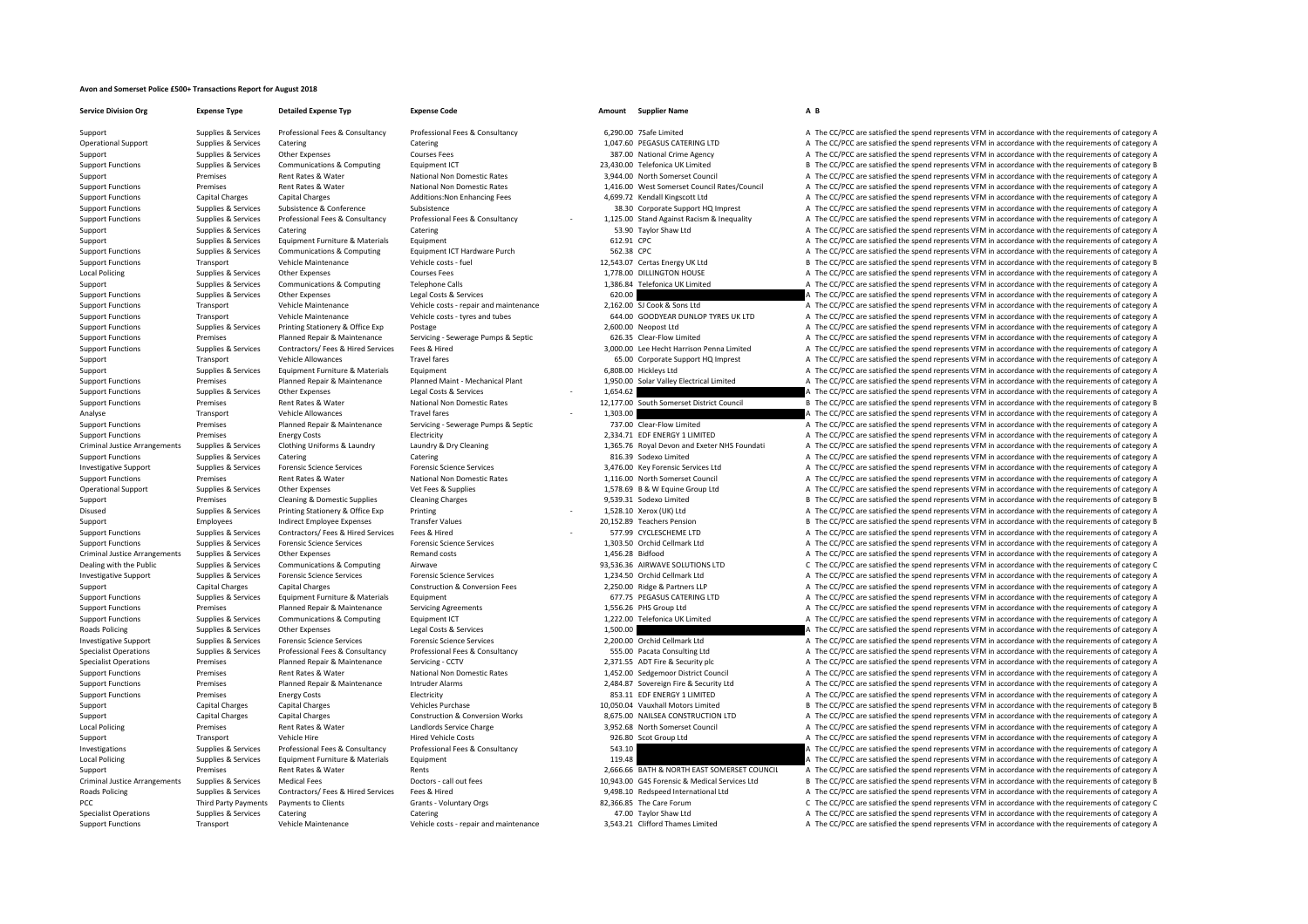Criminal JusticePCC Third Party Payments Criminal Justice**Roads Policing** Criminal JusticeCriminal JusticeCriminal Justice**Local Policing Roads Policing Roads Policing** 

Support Functions Premises Unplanned Repair & Maintenance Responsive Maint - Electrical Support Description and the Unclear Against Description of the CC/PCC are satisfied the spend represents VFM in accordance with the re Specialist Operations Supplies & Services Subsistence Subsistence Accommodation Accommodation 2,114.00 2,114.00 Specialist Operations Employees Police Pay & Allowances Police PC – Pay/Pen/NI/Allow 4,759.13 PCC for Wiltshire C The CC/PCC are satisfied the spend represents VFM in accordance with the requirements of category C and the Analyse Employees Police Staff Pay & Allowances Staffing Agency Staffing Agency 35,012.79 Matrix SCM Ltd B The CC/PCC are satisfied the spend represents VFM in accordance with the requirements of category B<br>Support Functio Premises Rent Rates & Water National Non Domestic Rates 13,434.00 South Gloucestershire B The CC/PCC are satisfied the spend represents VFM in accordance with the requirements of category B Investigations Supplies & Services Professional Fees & Consultancy Professional Fees & Consultancy Professional Fees & Consultancy Professional Fees & Consultancy 13,547.80 South West One Limited B The CC/PCC are satisfied Support Functions Supplies & Services Other Expenses Legal Costs & Services 611.00 **A The CC/PCC are satisfied the spend represents VFM in accordance with the requirements of category A The Services of the Services of the** Investigative Sunnort Sunnites & Services Forensic Science Services Forensic Science Services Forensic Science Services Forensic Science Services Processes Services and D.S.BO.OD Systems Technology Consultants Ltd A The CC Support Functions Premises Energy Costs Electricity Electricity 512.37 EDF ENERGY 1 LIMITED A The CC/PCC are satisfied the spend represents VFM in accordance with the requirements of category A Specialist Operations Employees Police Pay & Allowances Police Sergeant - Pay/Pen/NI/Subs/Travel 4,883.79 PCC for Dorset A The CC/PCC are satisfied the spend represents VFM in accordance with the requirements of category A Support Functions Premises Rent Rates & Water National Non Domestic Rates 44,863.00 Bath & North East Somerset B The CC/PCC are satisfied the spend represents VFM in accordance with the requirements of category B National Support Functions Supplies & Services Equipment Eurniture & Materials Equipment Repairs & Maintenance 7,122.00 OccupEye A The CC/PCC are satisfied the spend represents VFM in accordance with the requirements of category A Support Support Supporters Other Expenses Legal Fees 3rd Party 1,198.32 A The CC/PCC are satisfied the spend represents VFM in accordance with the requirements of category A Transport Vehicle Maintenance Vehicle costs - repair and maintenance 540.55 Scot Group Ltd A The CC/PCC are satisfied the spend represents VFM in accordance with the requirements of category A Support Functions Premises Rent Rates & Water National Non Domestic Rates 21,692.00 Bristol City Council B The CC/PCC are satisfied the spend represents VFM in accordance with the requirements of category B Payments to Clients Grants - Voluntary Orgs 16,256.50 The Southmead Project B The CC/PCC are satisfied the spend represents VFM in accordance with the requirements of category B Investigative Support Supplies & Services Forensic Science Services Forensic Science Services Forensic Science Services Forensic Science Services and the spend Cellmark Ltd A The CC/PCC are satisfied the spend represents V Support Functions Premises Energy Costs Finance Electricity Electricity and the Security and the Security and the CC/PCC are satisfied the spend represents VFM in accordance with the requirements of category A PCC Supplies A Services Contractors/ Fees & Hired Services Fees & Hired Services Fees & Hired 1,000.00 Voscur Limited A The CC/PCC are satisfied the spend represents VFM in accordance with the requirements of category A Support Employees Police Pay & Allowances Police PC - Pay/Pen/NI 4,353.19 PCC for Wiltshire C The CC/PCC are satisfied the spend represents VFM in accordance with the requirements of category C Support Premises Cleaning & Domestic Supplies Cleaning Charges 268.74 Sodexo Limited B The CC/PCC are satisfied the spend represents VFM in accordance with the requirements of category B Arrangements Supplies & Services Other Expenses Remand costs 1,076.04 Bidfood ‐ NPPH A The CC/PCC are satisfied the spend represents VFM in accordance with the requirements of category A Supplies & Services Communications & Computing Equipment ICT Software and the Software 17.126.39 Northeate Public Services (UK) Ltd B The CC/PCC are satisfied the spend represents VFM in accordance with the requirements of Support Functions Premises Energy Costs Gas Gas Support Communications Category A The CC/PCC are satisfied the spend represents VFM in accordance with the requirements of category A Support Controller Support Controller Su Support Supplies & Services Other Expenses Legal Fees 3rd Party Support 1,754.86 A The CC/PCC are satisfied the spend represents VFM in accordance with the requirements of category A The Support Functions Premises Planned Support Functions Premises Planned Repair & Maintenance Alterations to Buildings 1,160.33 Fox Moving and Storage A The CC/PCC are satisfied the spend represents VFM in accordance with the requirements of category A Arrangements Supplies & Services Other Expenses Courses Fees 540.0 ‐ 0 Police Service of Northern Ireland A The CC/PCC are satisfied the spend represents VFM in accordance with the requirements of category A Operational Support Supplies & Services Catering Catering Catering Catering Catering Catering Catering Catering Catering Catering 2,520.00 Cafe Amore Bristol Ltd A The CC/PCC are satisfied the spend represents VFM in accor Support Premises Energy Costs Electricity Electricity 6,985.61 EDF ENERGY 1 LIMITED A The CC/PCC are satisfied the spend represents VFM in accordance with the requirements of category A Specialist Operations Employees Police Pay & Allowances Police Superintendent - Pay/Pen/NI 8,869.77 PCC for Wiltshire A The CC/PCC are satisfied the spend represents VFM in accordance with the requirements of category A Support Functions Employees Indirect Employee Expenses Reimbursements - Medical 13,440.00 B The CC/PCC are satisfied the spend represents VFM in accordance with the requirements of category B Support Functions Premises Rent Rates & Water National Non Domestic Rates Rent Rates and the Support Functional Council A The CC/PCC are satisfied the spend represents VFM in accordance with the requirements of category A A The CC/PCC are satisfied the spend represents VFM in accordance with the requirements of category A Support Functions Premises Waste Disposal – Premises Waste Disposal – Premises Waste Disposal – Premises Waste Disposal – Premises Waste Disposal – Premises Waste Disposal – Premises Waste Disposal – Premises and the COV o Support Premises Energy Costs Finance Costs Electricity Electricity and the Same and the CC/PCC are satisfied the spend represents VFM in accordance with the requirements of category A Support Capital Charges Capital Charges Construction & Conversion Works 9,950.00 Solar Valley Electrical Limited A The CC/PCC are satisfied the spend represents VFM in accordance with the requirements of category A Support Supplies & Services Equipment Furniture & Materials Equip Rental/Lease Admin 1,767.00 Plastor Ltd A The CC/PCC are satisfied the spend represents VFM in accordance with the requirements of category A Supplies Supplies & Services Professional Fees & Consultancy Professional Fees & Consultancy Professional Fees & Consultancy Professional Fees & Consultancy and the Supplies A The CC/PCC are satisfied the spend represents Support Functions Supplies & Services Contractors/ Fees & Hired Services Fees & Hired Services Fees & Hired A,804.48 CYCLESCHEME LTD A The CC/PCC are satisfied the spend represents VFM in accordance with the requirements o Support Functions Supplies & Services Professional Fees & Consultancy Professional Fees & Consultancy Professional Fees & Consultancy Professional Fees & Consultancy 1,960.00 RPS PLANNING TRANSPORT & ENVIRONMEN A The CC/PC Arrangements Transport Vehicle Allowances Travel fares Travel fares Travel fares 12.48 Corporate Support HQ Imprest A The CC/PCC are satisfied the spend represents VFM in accordance with the requirements of category A Corp Support Functions Support Functions Clothing Units A The CC/PCC are satisfied the spend represents VFM in accordance with the requirements of category A The CC/PCC are satisfied the spend represents VFM in accordance with Support Capital Charges Capital Charges Construction & Construction & Conversion Fees 1,100.00 BUCKLEY-LEWIS PARTNERSHIP LTD A The CC/PCC are satisfied the spend represents VFM in accordance with the requirements of catego Support Functions Premises Rent Rates & Water National Non Domestic Rates 2,268.00 Bath & North East Somerset A The CC/PCC are satisfied the spend represents VFM in accordance with the requirements of category A Investigative Support Supplies & Services Forensic Science Services Forensic Science Services Forensic Science Services Forensic Science Services Forensic Science Services Forensic Science Services Forensic Science Service A The CC/PCC are satisfied the spend represents VFM in accordance with the requirements of category A Investigative Support Supplies & Services Medical Fees Pathologists reports Pathologists reports 2,586.00 Dr R J Delaney A The CC/PCC are satisfied the spend represents VFM in accordance with the requirements of category A PCC PCC Supplies A The CC/PCC are satisfied the spend represents VFM in accordance with the requirements of category A<br>Supplies & Services Medical Fees & Hired Perus & Medical Bequirities 1999 A The COC are satisfied the s Support Functions Support Supplies & Services Medical Fees Drugs & Medical Requisites 1,169.28 AAH Pharmaceuticals Ltd A The CC/PCC are satisfied the spend represents VFM in accordance with the requirements of category A T Support Functions Transport Vehicle Maintenance Vehicle costs ‐ repair and maintenance 4,151.00 SJ Cook & Sons Ltd A The CC/PCC are satisfied the spend represents VFM in accordance with the requirements of category A Supposite of the CO/PCC are satisfied the spend represent of the requirements of category A The CC/PCC are satisfied the spend represents VFM in accordance with the requirements of category A Support Functions Premises Rent Rates & Water Water Charges/Sewerages 3,825.36 Water 200361053 A The CC/PCC are satisfied the spend represents VFM in accordance with the requirements of category A The individual control of Sunnlies & Services Clothing Uniforms & Laundry Laundry & Dry Cleaning Sunnling 1.511.57 Royal Devon and Exeter NHS Foundati A The CC/PCC are satisfied the spend represents VFM in accordance with the requirements of catego Support Transport Vehicle Hire Menicle Costs Hired Vehicle Costs 547.08 Scot Group Ltd A The CC/PCC are satisfied the spend represents VFM in accordance with the requirements of category A Support Functions Premises Rent Rates & Water National Non Domestic Rates 1,680.00 North Somerset Council A The CC/PCC are satisfied the spend represents VFM in accordance with the requirements of category A The Support Fu Support Functions Transport Vehicle Maintenance Vehicle costs ‐ repair and maintenance 1,413.00 TrustFirstParts A The CC/PCC are satisfied the spend represents VFM in accordance with the requirements of category A The cost Support Employees Police Staff Pay & Allowances Police Staff - Pay/Pen/NI 12,543.60 PCC for Wiltshire C The CC/PCC are satisfied the spend represents VFM in accordance with the requirements of category C Investigative Support Supplies & Services Medical Fees Pathologists reports Pathologists reports 6,190.00 Calamat Ltd (Prof D C Mangham) A The CC/PCC are satisfied the spend represents VFM in accordance with the requiremen Third Party Payments Payments to Clients Crants - Voluntary Orgs 2,954.30 SOMERSET COUNTY COUNCIL A The CC/PCC are satisfied the spend represents VFM in accordance with the requirements of category A Analyse Supplies & Services Contractors/ Fees & Hired Services Fees & Hired 210.00 Stand Against Racism & Inequality A The CC/PCC are satisfied the spend represents VFM in accordance with the requirements of category A Support Functions Supplies & Services Communications & Computing Equipment ICT Repairs & Maintenance 11,085.40 Kofax UK Ltd C The CC/PCC are satisfied the spend represents VFM in accordance with the requirements of categor Support Capital Charges Capital Charges Capital Charges ICT Equipment Purchase 53,125.00 Telefonica UK Limited C The CC/PCC are satisfied the spend represents VFM in accordance with the requirements of category C Support Functions Transport Vehicle Maintenance Vehicle costs – repair and maintenance 2,641.90 SJ Cook & Sons Ltd A The CC/PCC are satisfied the spend represents VFM in accordance with the requirements of category A The C Support Functions Premises Energy Costs Functions Electricity Functions Electricity 610.47 EDF ENERGY 1 LIMITED A The CC/PCC are satisfied the spend represents VFM in accordance with the requirements of category A Support Functions Premises Cleaning & Domestic Supplies Cleaning Charges Cleaning Charges 21,756.75 Sodexo Limited B The CC/PCC are satisfied the spend represents VFM in accordance with the requirements of category B Support Functions Premises Rent Rates & Water Landlords Service Charge 3,568.98 North Somerset Council A The CC/PCC are satisfied the spend represents VFM in accordance with the requirements of category A The CARGES Analys Supplies & Services Communications & Computing Foujoment ICT Renairs & Maintenance 1.301.00 Clarity Information Solutions Ltd A The CC/PCC are satisfied the spend represents VEM in accordance with the requirements of categ Investigative Support Supplies & Services Forensic Science Services Forensic Science Services Forensic Science Services Forensic Science Services Forensic Science Services Forensic Science Services 619.65 SOCOTEC UK Ltd A Supplies & Services Printing Stationery & Office Exp Postage exponents of category A The CC/PCC are satisfied the spend represents VFM in accordance with the requirements of category A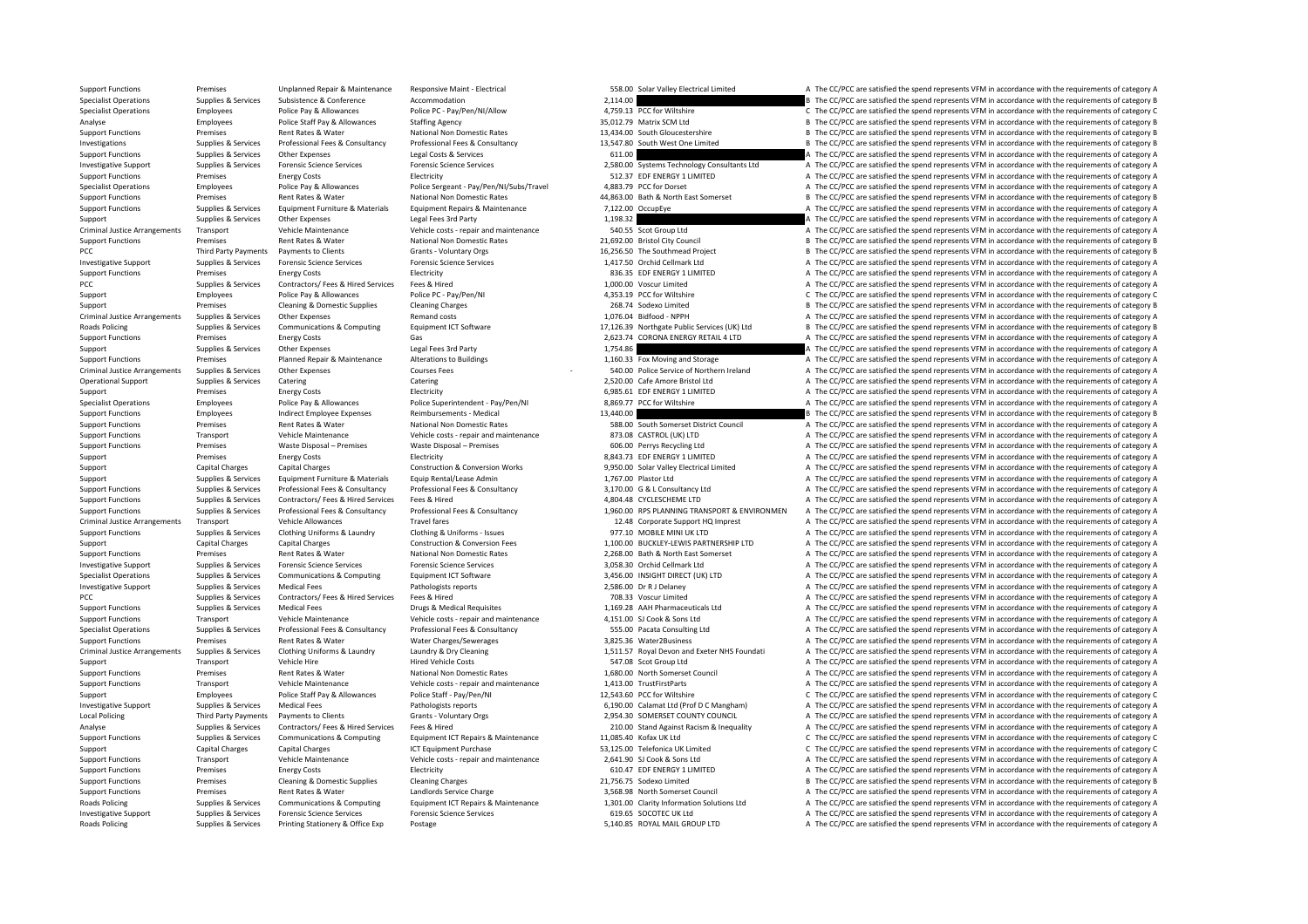Roads Policing Criminal JusticeRoads Policing PCC Third Party Payments **Local Policing** PCC Third Party Payments PCC Third Party Payments Criminal Justice**Roads Policing Roads Policing** 

Specialist Operations Supplies & Services Catering Catering Catering Catering Catering Catering Catering Catering Catering Catering a The CC/PCC are satisfied the spend represents VFM in accordance with the requirements of Support Functions Premises Planned Repair & Maintenance Servicing - Mechanical Plant 549.01 Integral UK Ltd A The CC/PCC are satisfied the spend represents VFM in accordance with the requirements of category A Support Functions Premises Planned Repair & Maintenance Servicing • Mechanical Plant 3,743.46 Integral UK Ltd A The CC/PCC are satisfied the spend represents VFM in accordance with the requirements of category A The Criter Support Capital Charges Capital Charges Capital Charges 1,011.35 Softcat Limited 1,000.35 Softcat Limited A The CC/PCC are satisfied the spend represents VFM in accordance with the requirements of category A The CC/PCC are Catering Catering Catering Catering Catering Catering Catering Catering Catering Catering Catering Catering Catering Catering Catering Catering S60.00 Sodexo Limited A The CC/PCC are satisfied the spend represents VFM in a Support Functions Supplies & Services Other Expenses Courses Fees Courses Fees 2,200.00 Pertemps Professional Development L A The CC/PCC are satisfied the spend represents VFM in accordance with the requirements of categor Support Premises Rent Rates & Water Water Charges/Sewerages A The CALCA Water2Business A The CC/PCC are satisfied the spend represents VFM in accordance with the requirements of category A Support Functions Supplies & Services Communications & Computing Faultoment ICT 50,000.00 Telefonica UK Limited C The CC/PCC are satisfied the spend represents VFM in accordance with the requirements of category C Support Functions Premises Rent Rates & Water National Non Domestic Rates 3,722.00 Bristol City Council A The CC/PCC are satisfied the spend represents VFM in accordance with the requirements of category A Supplies Supplies & Services Professional Fees & Consultancy Professional Fees & Consultancy Professional Fees & Consultancy Professional Fees & Consultancy and the consultancy and the component of category A The CC/PCC ar Support Premises Energy Costs Gas Gas Sazaway Corona Energy Costs Sazaway Contents of category A The CC/PCC are satisfied the spend represents VFM in accordance with the requirements of category A The Criminal Managements Support Functions Premises Rent Rates & Water National Non Domestic Rates 564.00 South Somerset District Council A The CC/PCC are satisfied the spend represents VFM in accordance with the requirements of category A Supplies & Services Printing Stationery & Office Exp Postage exponents are a service and the SQL 71 ROYAL MAIL GROUP LTD A The CC/PCC are satisfied the spend represents VFM in accordance with the requirements of category A Support Functions Transport Vehicle Maintenance Vehicle costs ‐ repair and maintenance 503.77 SJ Cook & Sons Ltd A The CC/PCC are satisfied the spend represents VFM in accordance with the requirements of category A Support Functions Transport Vehicle Maintenance Vehicle costs ‐ fuel 30,732.37 Arval UK Ltd B The CC/PCC are satisfied the spend represents VFM in accordance with the requirements of category B Support Functions Premises Unplanned Repair & Maintenance Vandalism - Forced Entry 535.00 Boing Rapid Secure Ltd A The CC/PCC are satisfied the spend represents VFM in accordance with the requirements of category A Specialist Operations Premises Cleaning & Domestic Supplies Cleaning Charges 990.61 Sodexo Limited B The CC/PCC are satisfied the spend represents VFM in accordance with the requirements of category B The control of the sp Support Functions Supplies & Services Equipment Eurotive & Materials Equipment 660.00 Charles Fellows Limited A The CC/PCC are satisfied the spend represents VFM in accordance with the requirements of category A Support Premises Cleaning & Domestic Supplies Cleaning Charges Cleaning Charges 304.73 Sodexo Limited A The CC/PCC are satisfied the spend represents VFM in accordance with the requirements of category A Supplies & Services Professional Fees & Consultancy Professional Fees & Consultancy Professional Fees & Consultancy Professional Fees & Consultancy 10,000.00 Catalyst IT Solutions Ltd B The CC/PCC are satisfied the spend r Operational Support Supplies & Services Other Expenses Morses - Forage Horses - Forage Horses - Forage 1,195.00 DC SMITH A The CC/PCC are satisfied the spend represents VFM in accordance with the requirements of category A Support Functions Transport Vehicle Maintenance Vehicle costs - renair and maintenance Vehicle costs - renair and maintenance 766.90 Volkswagen Groun UK Itd Parts A The CC/PCC are satisfied the spend represents VFM in acco Analyse Supplies Analyse Services Catering Catering Catering Catering Catering Catering Catering Catering Catering 109.75 Taylor Shaw Ltd A The CC/PCC are satisfied the spend represents VFM in accordance with the requireme Investigative Support Supplies & Services Forensic Science Services Forensic Science Services Forensic Science Services Forensic Science Services Forensic Science Services Forensic Science Services 1,686.00 Orchid Cellmark Support Capital Charges Capital Charges Capital Charges ICT Equipment Purchase 825.55 South West One Limited A The CC/PCC are satisfied the spend represents VFM in accordance with the requirements of category A The Contral Support Capital Charges Capital Charges Capital Charges 10,936.8 CHarges 10,936.80 Telefonica UK Limited B The CC/PCC are satisfied the spend represents VFM in accordance with the requirements of category B Supplies & Services Contractors/ Fees & Hired Services Fees & Hired Services Fees & Hired Area and Manuscript Securitas Security Servicus (UK) Lt A The CC/PCC are satisfied the spend represents VFM in accordance with the r Support Functions Supplies & Services Catering Catering Catering Catering Catering Catering Catering Catering Support Support The CC/PCC are satisfied the spend represents VFM in accordance with the requirements of categor B The CC/PCC are satisfied the spend represents VFM in accordance with the requirements of category B Specialist Operations Supplies & Services Other Expenses Licences & Orders Licences A Orders 2.46 Experian Ltd A The CC/PCC are satisfied the spend represents VFM in accordance with the requirements of category A Analyse Transport Vehicle Allowances Vehicle mileage allowance Vehicle mileage allowance 79.17 79.17 A The CC/PCC are satisfied the spend represents VFM in accordance with the requirements of category A Support Functions S Support Functions Supplies & Services Other Expenses Courses Fees Courses Fees Courses Fees Courses Fees Courses Fees and Against Racism & Inequality A The CC/PCC are satisfied the spend represents VFM in accordance with t A The CC/PCC are satisfied the spend represents VFM in accordance with the requirements of category A Analyse Employees Police Staff Pay & Allowances Staffing Agency 35,957.36 Matrix SCM Ltd B The CC/PCC are satisfied the spend represents VFM in accordance with the requirements of category B The Criteria agency and the req Courses Eees exceptions of category A The CC/PCC are satisfied the spend represents VFM in accordance with the requirements of category A The CC/PCC are satisfied the spend represents VFM in accordance with the requirement Support Functions Supplies & Services Communications & Computing Equipment ICT 5,008.78 South West One Limited A The CC/PCC are satisfied the spend represents VFM in accordance with the requirements of category A Support Functions Supplies & Services Printing Stationery & Office Exp Postage 1,012.24 PURCHASE POWER A The CC/PCC are satisfied the spend represents VFM in accordance with the requirements of category A Support Transport Vehicle Maintenance Vehicle costs – fuel Vehicle Costs – fuel Vehicle costs – fuel Vehicle costs – fuel A The CC/PCC are satisfied the spend represents VFM in accordance with the requirements of category A The CC/PCC are satisfied the spend represents VEM in accordance with the requirements of category A Support Functions Premises Rent Rates & Water Rents Rents Rents and the Support Function Rent A The CC/PCC are satisfied the spend represents VFM in accordance with the requirements of category A Supplies Supplies & Services Clothing Uniforms & Laundry Clothing & Uniforms - Issues and the state of the CONCIC are attacted the spend represents VFM in accordance with the requirements of category A Clothing Clothing & Payments Payments According to Clients Crants Crants Crants Crants Crants Crants Crants Crants According Crants According B The CC/PCC are satisfied the spend represents VFM in accordance with the requirements of category Support Capital Charges Capital Charges Vehicles Purchase Vehicles Purchase 10,050.04 Vauxhall Motors Limited B The CC/PCC are satisfied the spend represents VFM in accordance with the requirements of category B Support Capital Charges Capital Charges Capital Charges ICT Equipment Purchase 23,770.06 South West One Limited B The CC/PCC are satisfied the spend represents VFM in accordance with the requirements of category B  $\small \textbf{Local Politics} \begin{minipage}{0.5cm} \begin{minipage}{0.5cm} \begin{minipage}{0.5cm} \begin{minipage}{0.5cm} \begin{minipage}{0.5cm} \begin{minipage}{0.5cm} \begin{minipage}{0.5cm} \begin{minipage}{0.5cm} \begin{minipage}{0.5cm} \begin{minipage}{0.5cm} \begin{minipage}{0.5cm} \begin{minipage}{0.5cm} \begin{minipage}{0.5cm} \begin{minipage}{0.5cm} \begin{minipage}{0.5cm} \begin{minipage}{0.5cm} \begin{minipage}{0.5cm} \begin{minipage}{0$ Supplies & Services Equipment Furniture & Materials Equipment **Functions Corporations A The CC/PCC** are satisfied the spend represents VFM in accordance with the requirements of category A Support Functions Transport Vehicle Maintenance Vehicle costs - fuel 30,737.74 Arval UK Ltd B The CC/PCC are satisfied the spend represents VFM in accordance with the requirements of category B Specialist Operations Supplies & Services Professional Fees & Consultancy Professional Fees & Consultancy Professional Fees & Consultancy 117.93 A The CC/PCC are satisfied the spend represents VFM in accordance with the re Support Functions Support Functions Premises Energy Costs Sections Electricity 3,623.51 British Gas Business (Electric) A The CC/PCC are satisfied the spend represents VFM in accordance with the requirements of category A Support Functions Supplies & Services Forensic Science Services Forensic Science Services Forensic Science Services Forensic Science Services and the contract and the contract and the CC/PCC are satisfied the spend represe Payments to Clients Grants - Voluntary Orgs 37,147.25 Barnardos 37,147.25 Barnardos B The CC/PCC are satisfied the spend represents VFM in accordance with the requirements of category B Supplies Services Communications & Computing Equipment ICT Repairs & Maintenance 59,038.14 South West One Limited C The CC/PCC are satisfied the spend represents VFM in accordance with the requirements of category C and Eq Support Supplies & Services Equipment Eurotive & Materials Equipment 904.45 Dynamic CCTV Ltd A The CC/PCC are satisfied the spend represents VFM in accordance with the requirements of category A Support Functions Transport Vehicle Maintenance Vehicle costs - repair and maintenance 999.14 BMW (UK) Ltd A The CC/PCC are satisfied the spend represents VFM in accordance with the requirements of category A Payments to Clients Clients Grants - Voluntary Orgs examples and the ALLES AND ASSON BOTH SOMERGING COUNCILE B THE CC/PCC are satisfied the spend represents VFM in accordance with the requirements of category B The Some Th Support Functions Premises Unplanned Repair & Maintenance Vandalism ‐ Forced Entry 1,086.90 Boing Rapid Secure Ltd A The CC/PCC are satisfied the spend represents VFM in accordance with the requirements of category A The C Specialist Operations Employees Police Pay & Allowances Police PC - Pay/Pen/NI/Allow 4,725.92 PCC for Wiltshire C The CC/PCC are satisfied the spend represents VFM in accordance with the requirements of category C Arrangements Supplies & Services Contractors/ Fees & Hired Services Fees & Hired 3,000.00 Castle Computer Services Ltd A The CC/PCC are satisfied the spend represents VFM in accordance with the requirements of category A Support Functions Supplies & Services Clothing Uniforms & Laundry Clothing & Uniforms - Issues 2,591.89 PCC for Gloucestershire A The CC/PCC are satisfied the spend represents VFM in accordance with the requirements of cat Support Premises Energy Costs Electricity Electricity and Electricity 592.79 British Gas Business (Electric) A The CC/PCC are satisfied the spend represents VFM in accordance with the requirements of category A Policing Supplies & Services Subsistence & Conference Conference & Meeting Expenses 525.00 Cotswold Airport Events Ltd A The CC/PCC are satisfied the spend represents VFM in accordance with the requirements of category A Poplies & Services Equipment Furniture & Materials Equipment Operational 19,498.10 Redspeed International Ltd A The CC/PCC are satisfied the spend represents VFM in accordance with the requirements of category A The Suppli Support Supplies Agriculture Support Equipment Europe Equipment Equipment Fundering Equipment Purniture & Materials Equipment Equipment 763.00 Novatech Limited A The CC/PCC are satisfied the spend represents VFM in accorda Support Functions Premises Planned Repair & Maintenance Premises Costs 2,027.20 J & G Environmental Ltd A The CC/PCC are satisfied the spend represents VFM in accordance with the requirements of category A Support Functions Premises Unplanned Repair & Maintenance Responsive Maint - Internal Wall or Door 39.00 SECUREDOR SERVICES A The CC/PCC are satisfied the spend represents VFM in accordance with the requirements of categor Support Premises Unplanned Repair & Maintenance Responsive Maint - Electrical 650.00 Solar Valley Electrical Limited A The CC/PCC are satisfied the spend represents VFM in accordance with the requirements of category A The Support Functions Premises Unplanned Repair & Maintenance Responsive Maint - Electrical Maint Perchical Maintenance Responsive Maint - Electrical Maint Perchical Maint Perchical Limited A The CC/PCC are satisfied the spend Support Functions Supplies & Services Printing Stationery & Office Exp Advertising (not recruitment) 532.00 SOMERSET COUNTY COUNCIL A The CC/PCC are satisfied the spend represents VFM in accordance with the requirements of Investigative Support Supplies & Services Medical Fees Pathologists reports Pathologists reports 2,612.00 Dr A J Jeffery A The CC/PCC are satisfied the spend represents VFM in accordance with the requirements of category A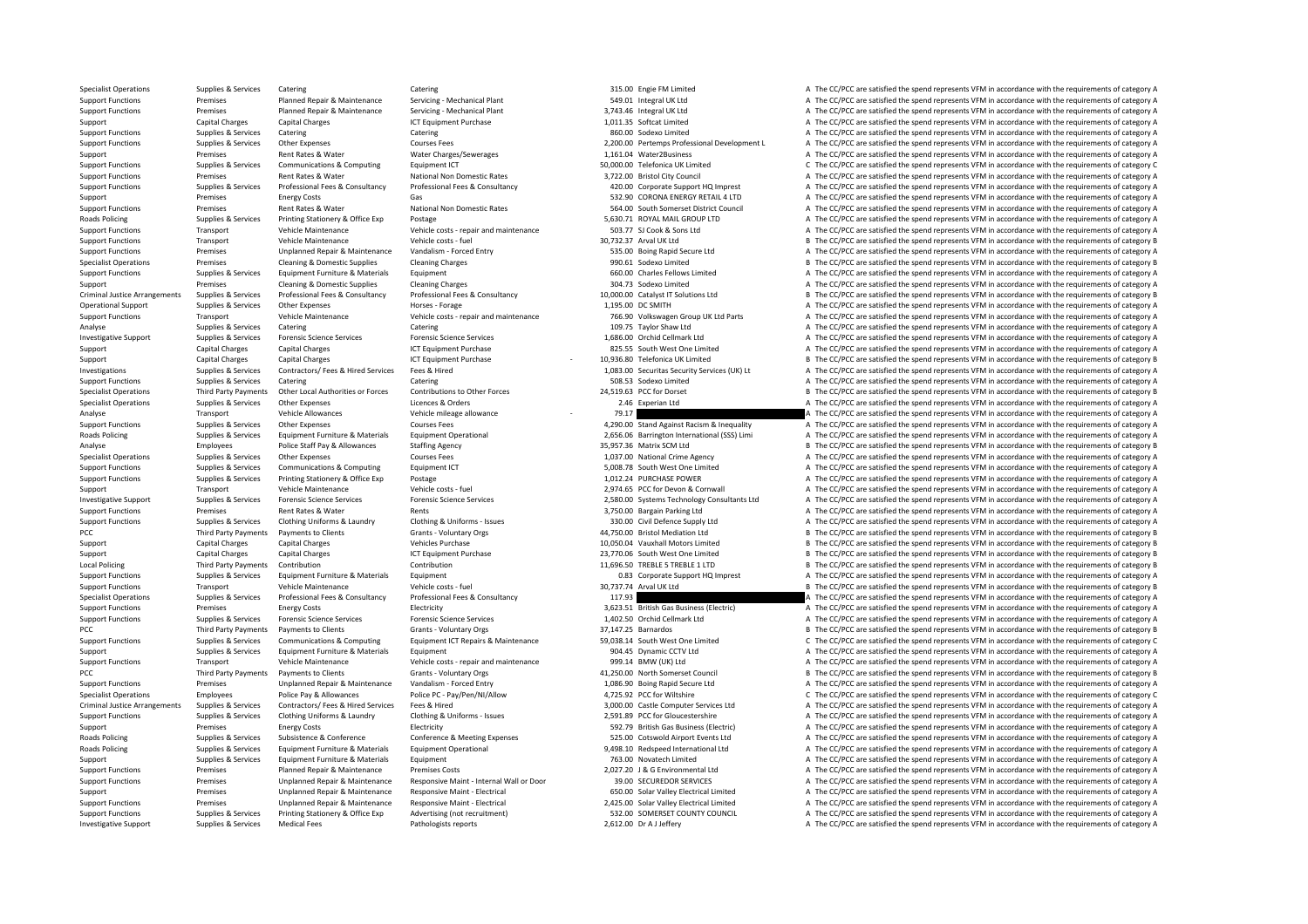Local Policing Criminal Justice**Roads Policing** Local Policing PCC Third Party Payments **Local Policing** LocalCriminal JusticeCriminal Justice**Roads Policing Local Policing** 

Support Capital Charges Capital Charges Construction & Construction & Conversion Works 1,348.00 Avon Armour Limited A The CC/PCC are satisfied the spend represents VFM in accordance with the requirements of category A Support Supplies & Services Communications & Computing Equipment ICT Hardware Purch 539.00 Data Pro IT Ltd A The CC/PCC are satisfied the spend represents VFM in accordance with the requirements of category A Support Functions Premises Rent Rates & Water National Non Domestic Rates 1,260.00 Bristol City Council A The CC/PCC are satisfied the spend represents VFM in accordance with the requirements of category A The CC/PCC are s Support Functions Premises Cleaning & Domestic Supplies Cleaning Charges Cleaning Charges Cleaning Charges exacts and the spend and the spend represents VFM in accordance with the requirements of category B Support Premise Support Premises Rent Rates & Water Premises Leases 848,911.47 Blue Light Partnership C The CC/PCC are satisfied the spend represents VFM in accordance with the requirements of category C Support Functions Transport Vehicle Maintenance Vehicle costs ‐ commissioning 954.80 CO‐STAR ELECTRONIC COMPONENTS A The CC/PCC are satisfied the spend represents VFM in accordance with the requirements of category A Supplies & Services Professional Fees & Consultancy Professional Fees & Consultancy Professional Fees & Consultancy Professional Fees & Consultancy 677.39 South West One Limited A The CC/PCC are satisfied the spend represe Supplies & Services Subsistence & Conference Conference Conference Conference Conference Conference Conference Conference Conference Conference Conference Conference Conference Conference Conference Conference Conference C Specialist Operations Supplies & Services Subsistence Subsistence Hospitality Hospitality Hospitality 60.00 Engie FM Limited A The CC/PCC are satisfied the spend represents VFM in accordance with the requirements of catego Investigations Supplies & Services Communications & Computing Equipment ICT Hardware Purch 666.18 PSI Displays Ltd A The CC/PCC are satisfied the spend represents VFM in accordance with the requirements of category A Specialist Operations Transport Vehicle Allowances Travel fares 235.40 235.40 B The CC/PCC are satisfied the spend represents VFM in accordance with the requirements of category B The CO/PCC are satisfied the spend represe Operational Support Supplies & Services Other Expenses Dogs - Kennel Purchase & Maint 1,280.64 The Pet Studio A The CC/PCC are satisfied the spend represents VFM in accordance with the requirements of category A Arrangements Supplies & Services Other Expenses Remand costs 628.07 Bidfood A The CC/PCC are satisfied the spend represents VFM in accordance with the requirements of category A Support Functions Transport Vehicle Maintenance Vehicle costs – fuel and Vehicle costs – fuel 35,456.60 Arval UK Ltd B The CC/PCC are satisfied the spend represents VFM in accordance with the requirements of category B Support Functions Supplies & Services Other Expenses Legal Costs & Services 1,408.00 A The CC/PCC are satisfied the spend represents VFM in accordance with the requirements of category A Supplies & Services Equipment Furniture & Materials Equipment Operational 2,656.06 Barrington International (SSS) Limi A The CC/PCC are satisfied the spend represents VFM in accordance with the requirements of category A Support Employees Police Staff Pay & Allowances Police Staff - Pay/Pen/NI 2,614.73 PCC for Wiltshire C The CC/PCC are satisfied the spend represents VFM in accordance with the requirements of category C Support Transport Vehicle Maintenance Vehicle costs ‐ repair and maintenance 6,626.32 PCC for Devon & Cornwall A The CC/PCC are satisfied the spend represents VFM in accordance with the requirements of category A The Crime Support Functions Supplies & Services Equipment Furniture & Materials Equipment Cleaning & Materials a S50.00 EDGAR BROTHERS A The CC/PCC are satisfied the spend represents VFM in accordance with the requirements of catego Suppoirs Supplies & Services Other Expenses Legal Fees 3rd Party 1,173.54 A The CC/PCC are satisfied the spend represents VFM in accordance with the requirements of category A Support Premises Rent Rates & Water Water Charges/Sewerages 706.87 Water2Business A The CC/PCC are satisfied the spend represents VFM in accordance with the requirements of category A Premises Rent Rates & Water Rents Rents Rents Rents Set and The CC/PCC are satisfied the spend represents VFM in accordance with the requirements of category A Support Capital Charges Capital Charges Scapital Charges Scapital Charges ICT Equipment Purchase 8,110.00 Restore IT Technology A The CC/PCC are satisfied the spend represents VFM in accordance with the requirements of cat Support Functions Employees Police Staff Overtime Police Staff - Overtime Police Staff - Overtime Police Staff - Overtime<br>
Support Police Stategory A The CC/PCC are satisfied the spend represents VFM in accordance with the Support Supplies & Services Equipment - Consumables Equipment - Consumables Equipment - Consumables 2,143.48 FOSTER & FREEMAN LTD A The CC/PCC are satisfied the spend represents VFM in accordance with the requirements of c Supplies Services Contractors/ Fees & Hired Services Fees & Hired Services Fees & Hired Services Fees & Hired Services Fees & Hired 41.50 B The CC/PCC are satisfied the spend represents VFM in accordance with the requireme Support Functions Premises Energy Costs Electricity Electricity and the COSTS Electricity 2,333.53 British Gas Business (Electricity A The CC/PCC are satisfied the spend represents VFM in accordance with the requirements o Support Functions Supplies & Services Other Expenses Legal Costs & Services 202.00 A The CC/PCC are satisfied the spend represents VFM in accordance with the requirements of category C<br>Support Capital Charges Capital Charg Support Capital Charges Capital Charges Additions Enhancing Software Licen 88,889.00 Telefonica UK Limited C The CC/PCC are satisfied the spend represents VFM in accordance with the requirements of category C Payments to Clients Grants - Voluntary Orgs **12,053.25** The Green House B The CC/PCC are satisfied the spend represents VFM in accordance with the requirements of category B Support Transport Vehicle Maintenance Vehicle costs ‐ commissioning 1,172.74 Bristol Auto Electrical Ltd A The CC/PCC are satisfied the spend represents VFM in accordance with the requirements of category A Support Supplies & Services Other Expenses Courses Fees Courses Fees 620.00 GMCA - GMP A The CC/PCC are satisfied the spend represents VFM in accordance with the requirements of category A The Support Support Support Suppo A The CC/PCC are satisfied the spend represents VFM in accordance with the requirements of category A Support Functions Premises Rent Rates & Water National Non Domestic Rates 876.00 Bristol City Council and A The CC/PCC are satisfied the spend represents VFM in accordance with the requirements of category A The Crity Coun Support Functions Supplies & Services Catering Catering Catering Catering Catering Catering Catering Catering Catering Catering Catering Catering Catering Category A The CC/PCC are satisfied the spend represents VFM in acc Support Functions Premises Cleaning & Domestic Supplies Cleaning Charges Cleaning Charges 24,876.99 Sodexo Limited B The CC/PCC are satisfied the spend represents VFM in accordance with the requirements of category B Policing Supplies & Subsistence & Conference Hospitality Hospitality 415.66 A The CC/PCC are satisfied the spend represents VFM in accordance with the requirements of category A Specialist Operations Premises Cleaning & Domestic Supplies Cleaning Charges Cleaning Charges Cleaning Charges 990.61 Sodexo Limited B The CC/PCC are satisfied the spend represents VFM in accordance with the requirements o Supplies & Services Communications & Communications & Communications and Communications and Communications of Communications and Communications and Communications of Communications and Communications and Communications and Policing Supplies & Services Other Expenses Visits & Activities 1,100.00 A The CC/PCC are satisfied the spend represents VFM in accordance with the requirements of category A Support Functions Premises Rent Rates & Water Water Charges/Sewerages A The CONCLET A The CC/PCC are satisfied the spend represents VFM in accordance with the requirements of category A The Support Functions Transport Vehi Transport Vehicle Maintenance Vehicle costs ‐ fuel 15,723.08 Certas Energy UK Ltd B The CC/PCC are satisfied the spend represents VFM in accordance with the requirements of category B Support Supplies & Services Other Expenses Courses Fees Courses Fees 810.00 College of Policing Ltd A The CC/PCC are satisfied the spend represents VFM in accordance with the requirements of category A Investigative Support Supplies & Services Forensic Science Services Forensic Science Services Forensic Science Services Forensic Science Services Forensic Science Services and Support B The CC/PCC are satisfied the spend r Investigative Support Supplies & Services Forensic Science Services Forensic Science Services Forensic Science Services Forensic Science Services and the control of the Support A The CC/PCC are satisfied the spend represen Support Supplies & Services Equipment Furniture & Materials Equipment Furniture & Materials Equipment Furniture & Materials Equipment 7,515.00 A The CC/PCC are satisfied the spend represents VFM in accordance with the requ Support Premises Rent Rates & Water Rents Rents Rents Rents 820.84 Summervale Surgery A The CC/PCC are satisfied the spend represents VFM in accordance with the requirements of category A Support Functions Transport Vehicle Maintenance Vehicle costs ‐ repair and maintenance 1,699.55 SJ Cook & Sons Ltd A The CC/PCC are satisfied the spend represents VFM in accordance with the requirements of category A The c Specialist Operations Supplies & Services Subsistence Subsistence Subsistence Subsistence Subsistence Subsistence Subsistence Subsistence Subsistence Subsistence Subsistence Subsistence Subsistence Subsistence Subsistence Operational Support Premises Cleaning & Domestic Supplies Cleaning Charges Cleaning Charges 180.71 Sodexo Limited B The CC/PCC are satisfied the spend represents VFM in accordance with the requirements of category B Support Functions Supplies & Services Communications & Computing Equipment ICT Repairs & Maintenance 1,410.00 Sepura PLC A The CC/PCC are satisfied the spend represents VFM in accordance with the requirements of category A Supplies & Services Contractors/Fees & Hired Services Fees & Hired - Cleaning Cells/Vehs 11.67 Corporate Support HQ Imprest A The CC/PCC are satisfied the spend represents VFM in accordance with the requirements of categor Arrangements Supplies & Services Subsistence & Conference Conference & Meeting Expenses 500.00 The Cumberland A The CC/PCC are satisfied the spend represents VFM in accordance with the requirements of category A Arrangements Supplies & Services Contractors/ Fees & Hired Services Fees & Hired Services Fees & Hired 9,647.30 NCC Services Ltd A The CC/PCC are satisfied the spend represents VFM in accordance with the requirements of ca Support Functions Supplies & Services Other Expenses Cost Of Appeals Cost Of Appeals Cost Of Appeals Cost Of Appeals 1,625.00 A The CC/PCC are satisfied the spend represents VFM in accordance with the requirements of categ Support Capital Charges Capital Charges Capital Charges Construction & Conversion Works 97,874.04 TAUNTON DEANE BOROUGH COUNCIL C The CC/PCC are satisfied the spend represents VFM in accordance with the requirements of cat Premises Cleaning & Domestic Supplies Cleaning Charges 180.71 Sodexo Limited B The CC/PCC are satisfied the spend represents VFM in accordance with the requirements of category B Support Functions Premises Unplanned Repair & Maintenance Responsive Maint · Mechanical Plant 851.00 AWP Services Ltd A The CC/PCC are satisfied the spend represents VFM in accordance with the requirements of category A Specialist Operations Employees Police Pay & Allowances Police PC - Pay/Pen/NI/OT 1,773.85 PCC for Devon & Cornwall A The CC/PCC are satisfied the spend represents VFM in accordance with the requirements of category A The Support Transport Vehicle Maintenance Vehicle costs – fuel vehicle costs – fuel 1,397.18 PCC for Wiltshire A The CC/PCC are satisfied the spend represents VFM in accordance with the requirements of category A The CC/PCC ar Support Functions Premises Energy Costs Gas Gas The CORONA ENERGY RETAIL 4 LTD A The CC/PCC are satisfied the spend represents VFM in accordance with the requirements of category A Support Premises Rent Rates & Water National Non Domestic Rates 26,869.00 Bristol City Council and a B The CC/PCC are satisfied the spend represents VFM in accordance with the requirements of category B The City Council B Disused Supplies & Services Printing Stationery & Office Exp Printing and Printing and Printing 374.70 Civil Defence Supply Ltd A The CC/PCC are satisfied the spend represents VFM in accordance with the requirements of cat Policing Supplies & Services Equipment Furniture & Materials Equipment Operational 9,498.10 Redspeed International Ltd A The CC/PCC are satisfied the spend represents VFM in accordance with the requirements of category A Third Party Payments Other Local Authorities or Forces Agency Payments - OLAs 13,221.00 BATH & NORTH EAST SOMERSET COUNCIL B The CC/PCC are satisfied the spend represents VFM in accordance with the requirements of category Support Functions Transport Vehicle Maintenance Vehicle costs - repair and maintenance - 623.12 Mill Autoquip A The CC/PCC are satisfied the spend represents VFM in accordance with the requirements of category A Support Capital Charges Capital Charges Vehicle Conversions 6,940.04 BMW (UK) Ltd A The CC/PCC are satisfied the spend represents VFM in accordance with the requirements of category A Analyse Transport Vehicle Allowances Travel fares Travel fares 16,606.80 B The CC/PCC are satisfied the spend represents VFM in accordance with the requirements of category B Third Party Payments Payments to Clients Grants - Voluntary Orgs 16,147.00 BATH & NORTH EAST SOMERSET COUNCIL B The CC/PCC are satisfied the spend represents VFM in accordance with the requirements of category B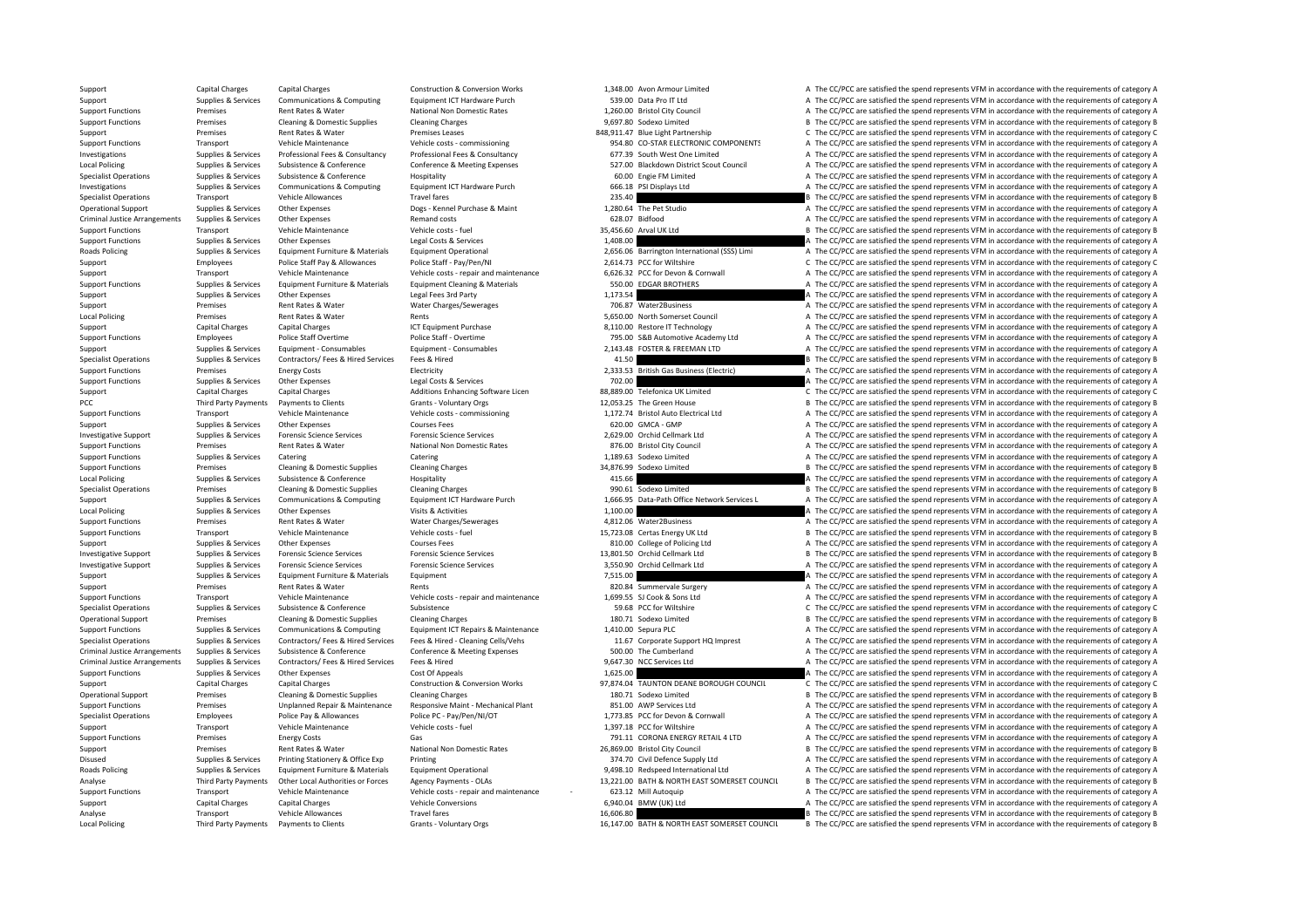Criminal JusticeCriminal JusticeCriminal Justice**Local Policing Local Policing** PCC Third Party Payments Criminal Justice

Specialist Operations Employees Police Pay & Allowances Police Inspector - Pay/Pen/NI/Allow/Subs 6,482.50 PCC for Wiltshire 6.482.50 PC for Wiltshire A The CC/PCC are satisfied the spend represents VFM in accordance with t

Operational Support Premises Cleaning & Domestic Supplies Cleaning Charges Cleaning Charges 186.67 Sodexo Limited B The CC/PCC are satisfied the spend represents VFM in accordance with the requirements of category B Investigative Support Supplies & Services Forensic Science Services Forensic Science Services Forensic Science Services Forensic Science Services (Services and S.818.00 Key Forensic Services Ltd A The CC/PCC are satisfied Specialist Operations Transport Vehicle Allowances Travel fares Travel fares Travel fares Travel fares and the requirements of category A The CC/PCC are satisfied the spend represents VFM in accordance with the requirement Support Transport Vehicle Maintenance Vehicle costs ‐ repair and maintenance 2,271.41 PCC for Dorset A The CC/PCC are satisfied the spend represents VFM in accordance with the requirements of category A The CL/PCC are sati 2,419.00 Basware Holdings Limited<br>1,410.38 Royal Devon and Exeter NHS Foundati A The CC/PCC are satisfied the spend represents VFM in accordance with the requirements of category A Supplies & Services Clothing Uniforms & Laundry Marchaeory A. Dry Cleaning Supplies and Exeter NHS Foundati A The CC/PCC are satisfied the spend represents VFM in accordance with the requirements of category A Investigative Support Supplies & Services Forensic Science Services Forensic Science Services Forensic Science Services Forensic Science Services Forensic Science Services Forensic Science Services Forensic Science Service Supplies & Services Professional Fees & Consultancy Professional Fees & Consultancy 1.072.75 Olik Tech UK Limited A The CC/PCC are satisfied the spend represents VFM in accordance with the requirements of category A Support Support Supportes Equipment - Consumables Equipment - Consumables Equipment - Consumables 687.10 Fisher Scientific UK Ltd A The CC/PCC are satisfied the spend represents VFM in accordance with the requirements of c Support Functions Premises Energy Costs Electricity Electricity Electricity Electricity Electricity and the costs Energy Costs Electricity Electricity and the spend of the CC/PCC are satisfied the spend represents VFM in a Supplies & Services Other Expenses Legal Fees 3rd Party 1,186.00 A The CC/PCC are satisfied the spend represents VFM in accordance with the requirements of category A Support Transport Vehicle Hire Hired Vehicle Costs 758.80 Scot Group Ltd A The CC/PCC are satisfied the spend represents VFM in accordance with the requirements of category A Support Functions Premises Cleaning & Domestic Supplies Cleaning Charges Cleaning Charges 14,837.53 Sodexo Limited B The CC/PCC are satisfied the spend represents VFM in accordance with the requirements of category B Travel fares Travel fares Travel fares Travel fares and the Section Limited A The CC/PCC are satisfied the spend represents VFM in accordance with the requirements of category A Support Supplies & Services Equipment Furniture & Materials Equipment Equipment 530.00 Deltawaite Ltd A The CC/PCC are satisfied the spend represents VFM in accordance with the requirements of category A Support Functions Transport Vehicle Maintenance Vehicle costs - repair and maintenance 540.76 BMW (UK) Ltd A The CC/PCC are satisfied the spend represents VFM in accordance with the requirements of category A Disused Supplies & Services Printing Stationery & Office Exp Printing 100 Printing 100 Printing 1,000 Printing 1,000 Printing 1,000 Printing 1,000 Printing 1,000 Printing 1,000 Printing 1,000 Printing 1,000 Printing 1,000 Operational Support Supplies & Services Equipment Furniture & Materials Equipment Operational examples and the CONCOMERCIAL CONCORTENT ATTHE CONCORTENT ATTHE CONCORTENT ATTHE CONCORTENT SUPPORT PRESSURIAL SUPPORT ATTENTS O Support Functions Premises Energy Costs Electricity Electricity and the Support of the Support The CC/PCC are satisfied the spend represents VFM in accordance with the requirements of category B Third Party Payments Contribution Contribution Contribution Contribution Contribution Contribution Contribution Contribution Contribution Contribution Contribution Contribution Contribution Contribution and Contribution an Support Functions Premises Rent Rates & Water Rents 2,800.00 North Somerset Council A The CC/PCC are satisfied the spend represents VFM in accordance with the requirements of category A Support Functions Supplies & Services Other Expenses Legal Costs & Services Support The CO/PCC are satisfied the spend represents VFM in accordance with the requirements of category A Support Functions Premises Unplanned Repair & Maintenance Responsive Maint Electrical Support and the S25.00 Solar Valley Electrical Limited A The CC/PCC are satisfied the spend represents VFM in accordance with the requir Support Functions Supplies & Services Communications & Computing Equipment ICT Repairs & Maintenance 197427.00 Kofax UK Ltd COMA ENGLACTIC CREC CARCE SUPPORT CREC COROC are satisfied the spend represents VFM in accordance Support Functions Premises Containers A The CC/PCC are satisfied the spend represents VFM in accordance with the requirements of category A<br>24 680.52 Integral LIK I the Support Research A The CC/PCC are satisfied the spend Support Functions Premises Planned Repair & Maintenance Repairs & Maint General 24,680.52 Integral UK Ltd B The CC/PCC are satisfied the spend represents VFM in accordance with the requirements of category B Support Functions Supporters Services Clothing Uniforms & Laundry Clothing & Uniforms - non-stock 710.00 Seeland International A The CC/PCC are satisfied the spend represents VFM in accordance with the requirements of cate Supplies & Supplies & Services Contractors/ Fees & Hired Services Fees & Hired Services Fees & Hired Services Fees & Hired Services Fees & Hired And a service of the CONC Hire Account and a The CC/PCC are satisfied the spe Support Supplies & Services Subsistence & Conference Conference & Meeting Expenses 3,320.00 College of Policing Ltd A The CC/PCC are satisfied the spend represents VFM in accordance with the requirements of category A Investigative Support Supplies & Services Forensic Science Services Forensic Science Services Forensic Science Services Forensic Science Services Forensic Science Services (12,251.00 Key Forensic Services Ltd B The CC/PCC Support Supplies & Services Contractors/ Fees & Hired Services Fees & Hired 2,508.00 Securitas Security Services (UK) Lt A The CC/PCC are satisfied the spend represents VFM in accordance with the requirements of category C Dealing with the Public Supplies & Services Communications & Computing Airwave Airwave Airwave 96,255.62 AIRWAVE SOLUTIONS LTD C The CC/PCC are satisfied the spend represents VFM in accordance with the requirements of cate Support Functions Supplies a Supplies of Appeals Cost of Appeals Appeals Appeals Appeals are conserved the spend represents at The CC/PCC are satisfied the spend represents VFM in accordance with the requirements of catego Specialist Operations Third Party Payments Other Local Authorities or Forces Contributions to Other Forces 14,460.33 PCC for Wiltshire B The CC/PCC are satisfied the spend represents VFM in accordance with the requirements Support Premises Rent Rates & Water Landlords Service Charge 2,216.00 Workman LLP A The CC/PCC are satisfied the spend represents VFM in accordance with the requirements of category A Support Functions Supplies & Services Printing Stationery & Office Exp Postage a manual protection and the station of the Service A The CC/PCC are satisfied the spend represents VFM in accordance with the requirements of c Analyse Supplies & Services Catering Catering Catering Catering Catering Catering Catering Catering Catering Catering Catering Catering Catering S3.25 Engie FM Limited A The CC/PCC are satisfied the spend represents VFM in Support Functions Premises Energy Costs Electricity Electricity (Electricity and the Support Electricity and the Support Electricity and the CC/PCC are satisfied the spend represents VFM in accordance with the requirements Specialist Operations Supplies & Services Subsistence Subsistence Subsistence Subsistence Subsistence Subsistence Subsistence Subsistence Subsistence Subsistence Subsistence Subsistence Subsistence Subsistence Subsistence Specialist Operations Supplies & Services Contractors/ Fees & Hired Services Fees & Hired - Cleaning Cells/Vehs 3.99 3.99 B The CC/PCC are satisfied the spend represents VFM in accordance with the requirements of category  $\begin{minipage}[c]{0.1\textwidth} \begin{subfigure}[c]{0.1\textwidth} \begin{subfigure}[c]{0.1\textwidth} \begin{subfigure}[c]{0.1\textwidth} \begin{subfigure}[c]{0.1\textwidth} \begin{subfigure}[c]{0.1\textwidth} \begin{subfigure}[c]{0.1\textwidth} \begin{subfigure}[c]{0.1\textwidth} \begin{subfigure}[c]{0.1\textwidth} \begin{subfigure}[c]{0.1\textwidth} \begin{subfigure}[c]{0.1\textwidth} \begin{subfigure}[c]{0.1\textwidth} \begin{subfigure}[c]{0.1\textwidth} \begin{subfigure}[c]{0.1\textwidth} \begin{subfigure}[c]{0.$ Premises Cleaning & Domestic Supplies Cleaning Charges 180.71 Sodexo Limited B The CC/PCC are satisfied the spend represents VFM in accordance with the requirements of category B Specialist Operations Supplies & Services Catering Catering Catering Catering Catering Catering Catering Category A The CC/PCC are satisfied the spend represents VFM in accordance with the requirements of category A Payments to Clients Grants - Voluntary Orgs 19,256.50 Unseen (UK) B The CC/PCC are satisfied the spend represents VFM in accordance with the requirements of category B Supplies Supplies & Services Communications & Computing Equipment ICT Repairs & Maintenance 1,299.98 Qlik Tech UK Limited A The CC/PCC are satisfied the spend represents VFM in accordance with the requirements of category Functions Premises Energy Costs Electricity Electricity Electricity and the Support Electricity 610.88 British Gas Business (Electricity A The CC/PCC are satisfied the spend represents VFM in accordance with the requiremen Support Functions Premises Rent Rates & Water National Non Domestic Rates 75,429.00 Sedgemoor District Council C The CC/PCC are satisfied the spend represents VFM in accordance with the requirements of category C Analyse Supplies & Services Other Expenses Courses Fees Courses Fees Supplies A The CC/PCC are satisfied the spend represents VFM in accordance with the requirements of category A The moved in a the crystal of the Developm Support Transport Vehicle Maintenance Vehicle costs – fuel 2,157.30 PCC for Dorset A The CC/PCC are satisfied the spend represents VFM in accordance with the requirements of category A Support Functions Supplies & Services Catering Catering Catering Catering Catering Catering Catering Catering Catering Catering Catering Catering Catering Catering Catering Catering Catering Catering Catering Catering Cate Arrangements Supplies & Services Medical Fees Doctors ‐ call out fees 10,943.00 G4S Forensic & Medical Services Ltd B The CC/PCC are satisfied the spend represents VFM in accordance with the requirements of category B Support Premises Cleaning & Domestic Supplies Cleaning Charges 260.16 Sodexo Limited A The CC/PCC are satisfied the spend represents VFM in accordance with the requirements of category A The Criminal Charges 27105.75 Canit Sunnort Eungelies & Services Communications & Computing Foujoment ICT Repairs & Maintenance 23.105.75 Capita Secure Information Solutions B. The CC/PCC are satisfied the spend represents VEM in accordance with the requirem Investigative Support Supplies & Services Forensic Science Services Forensic Science Services Forensic Science Services Forensic Science Services Forensic Science Services 575.00 STS.00 A The CC/PCC are satisfied the spend Support Functions Supplies & Services Equipment Eurniture & Materials Equipment Equipment Equipment Equipment Equipment and the Support Equipment and the Services Equipment Equipment Equipment Equipment Equipment Equipment Support Functions Supplies & Services Communications & Computing Equipment ICT Repairs & Maintenance 2,025.00 INSIGHT DIRECT (UK) LTD A The CC/PCC are satisfied the spend represents VEM in accordance with the requirements Specialist Operations Transport Vehicle Maintenance Vehicle costs ‐ repair and maintenance 751.17 PCC for Devon & Cornwall A The CC/PCC are satisfied the spend represents VFM in accordance with the requirements of category Disused Supplies & Services Printing Stationery & Office Exp Reprographics Reprographics 1,265.76 XEROX FINANCE LTD A The CC/PCC are satisfied the spend represents VFM in accordance with the requirements of category A Support Functions Transport Vehicle Maintenance Vehicle costs ‐ tyres and tubes 1,430.00 GOODYEAR DUNLOP TYRES UK LTD A The CC/PCC are satisfied the spend represents VFM in accordance with the requirements of category A Support Functions Supplies & Services Communications & Computing Equipment ICT 769.36 Telefonica UK Ltd A The CC/PCC are satisfied the spend represents VFM in accordance with the requirements of category A Support Functions Supplies & Services Communications & Computing Equipment ICT Repairs & Maintenance 28,046.43 PCC for Dorset B The CC/PCC are satisfied the spend represents VFM in accordance with the requirements of categ Specialist Operations Employees Police Pay & Allowances Police Sergeant - Pay/Pen/NI/OT 5,118.76 PCC for Wiltshire C The CC/PCC are satisfied the spend represents VFM in accordance with the requirements of category C<br>Suppo Transport Vehicle Maintenance Vehicle costs ‐ repair and maintenance 891.09 SJ Cook & Sons Ltd A The CC/PCC are satisfied the spend represents VFM in accordance with the requirements of category A Support Supplies & Services Equipment Europeiance A Detection of category A The CC/PC are satisfied the spend represents VFM in accordance with the requirements of category A Support Functions Supplies & Services Equipment - Consumables Equipment - Consumables Equipment - Consumables Equipment - Consumables 579.28 W A Products (UK) LTD A The CC/PCC are satisfied the spend represents VFM in acco Support Functions Premises Energy Costs Gas Gas Gas Gas STALA ENGLES ENGLES ENGLES ENGLES A The CC/PCC are satisfied the spend represents VFM in accordance with the requirements of category A Gas STALA ENGLES Construction Support Capital Charges Capital Charges Construction & Conversion Works 870.00 Solar Valley Electrical Limited A The CC/PCC are satisfied the spend represents VFM in accordance with the requirements of category A Operational Support Supplies & Services Catering Catering Catering Catering Catering Catering Catering Catering Catering Catering Catering States and States Support A The CC/PCC are satisfied the spend represents VFM in ac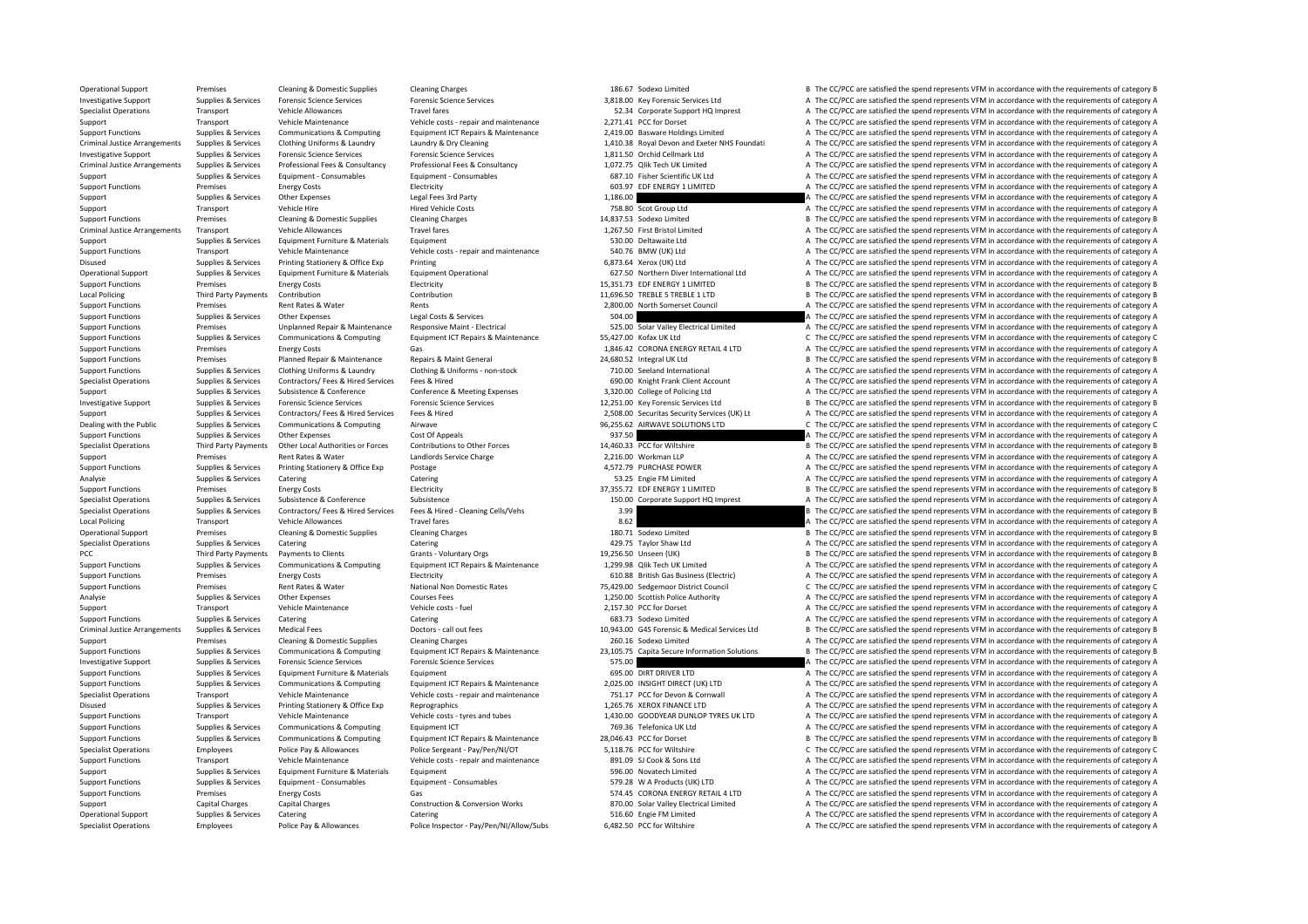**National Policing** Roads Policing **Roads Policing** Criminal Justice**Local Policing** Criminal JusticeLocal Policing

Support Functions Premises Cleaning & Domestic Supplies Cleaning Charges Cleaning Charges 633.36 Sodexo Limited A The CC/PCC are satisfied the spend represents VFM in accordance with the requirements of category A Investigations Supplies & Services Professional Fees & Consultancy Professional Fees & Consultancy 532.50 Communicourt Ltd A The CC/PCC are satisfied the spend represents VFM in accordance with the requirements of category Operational Support Supplies & Services Other Expenses Vet Fees & Supplies Vet Frame and the Support Support Support Support Support Support Support Support Support Support Support Support Support Support Category A The CC Support Functions Supplies & Services Catering Catering Catering Catering Catering Catering Catering Catering Catering Catering Catering 794.28 Sodexo Limited A The CC/PCC are satisfied the spend represents VFM in accordan Policing Supplies & Services Professional Fees & Consultancy Professional Fees & Consultancy 519.80 A The CC/PCC are satisfied the spend represents VFM in accordance with the requirements of category A Support Functions Supplies & Services Other Expenses Cost Of Appeals Cost Of Appeals 2,545.00 A The CC/PCC are satisfied the spend represents VFM in accordance with the requirements of category A Support Supplies & Services Communications & Computing Equipment ICT 3,519.19 BRITISH TELECOMMUNICATIONS PLC A The CC/PCC are satisfied the spend represents VFM in accordance with the requirements of category A The Cripmen Investigative Sunnort Sunnites & Services Forensic Science Services Forensic Science Services Forensic Science Services Forensic Science Services (Science Services of category A 1000.00 MASS SPEC ANAIYTICAL LTD A The CC/PC Investigative Support Support Support Support Support Support Support Support Support Support Support Support Support Support Support Support Support Support Support Support Support Support Support Support Support Support Support Premises Rent Rates & Water Landlords Service Charge 7,895.25 National Crime Agency A The CC/PCC are satisfied the spend represents VFM in accordance with the requirements of category A Supplies & Services Equipment Furniture & Materials Equipment 347.88 347.88 A The CC/PCC are satisfied the spend represents VFM in accordance with the requirements of category A The Criminal area in the requirements of cat Support Supplies & Services Equipment Europeiture & Materials Equipment 153.00 153.00 A The CC/PCC are satisfied the spend represents VFM in accordance with the requirements of category A Support Functions Supporters Supporters and the requirements of category A The CC/PCC are satisfied the spend represents VFM in accordance with the requirements of category A Analyse Transport Vehicle Allowances Travel fares Travel fares 9,507.30 A The CC/PCC are satisfied the spend represents VFM in accordance with the requirements of category A The Criteria and the result of category A The CC Support Functions Third Party Payments Other Local Authorities or Forces Contributions to Other Forces 2,200.00 North Yorkshire PCC And The CC/PCC are satisfied the spend represents VFM in accordance with the requirements Support Functions Supplies & Services Printing Stationery & Office Exp Postage Protage 633.00 PURCHASE POWER A The CC/PCC are satisfied the spend represents VFM in accordance with the requirements of category A Support Functions Premises Cleaning & Domestic Supplies Cleaning Charges Cleaning Charges Cleaning Charges Cleaning Charges Cleaning Charges Cleaning Charges Cleaning Charges Cleaning Charges Cleaning Charges Cleaning Char Support Functions Premises Rent Rates & Water Hire of Accommodation Hire of Accommodation 827.93 Landmarc Support Services Ltd A The CC/PCC are satisfied the spend represents VFM in accordance with the requirements of cate Operational Support Transport Vehicle Hire Hire Hired Vehicle Costs Hired Vehicle Costs 1,024.80 Scot Group Ltd A The CC/PCC are satisfied the spend represents VFM in accordance with the requirements of category A Specialist Operations Premises Cleaning & Domestic Supplies Cleaning Charges Cleaning Charges 990.61 Sodexo Limited B The CC/PCC are satisfied the spend represents VFM in accordance with the requirements of category B Poplies & Services Printing Stationery & Office Exp Postage Printing Printing Stationery & Office Exp Postage 1<br>Supplies A The CC/PCC are satisfied the spend represents VFM in accordance with the requirements of category A Disused Supplies & Services Printing Stationery & Office Exp Printing Printing 1,356.20 Xerox (UK) Ltd A The CC/PCC are satisfied the spend represents VFM in accordance with the requirements of category A Operational Support Transport Vehicle Hire Hire Hired Vehicle Costs Hired Vehicle Costs 1,024.80 Scot Group Ltd A The CC/PCC are satisfied the spend represents VFM in accordance with the requirements of category A Specialist Operations Premises Rent Rates Rent Rates Rent Rates National Non Domestic Rates 2,004.00 North Somerset Council A The CC/PCC are satisfied the spend represents VFM in accordance with the requirements of categor Travel fares Travel fares Travel fares Travel fares Travel fares a The CC/PCC are satisfied the spend represents VFM in accordance with the requirements of category A Support Capital Charges Capital Charges 2,715.00 Qlik Tech UK Limited A The CC/PCC are satisfied the spend represents VFM in accordance with the requirements of category A Investigations Supplies & Services Catering Catering Catering Catering Catering Catering Catering Catering Catering Catering Catering Catering Catering Catering Catering Catering Catering Catering Catering Catering Caterin Investigative Support Supplies & Services Medical Fees Pathologists reports Pathologists reports Pathologists reports 2,586.00 DR DS COOK A The CC/PCC are satisfied the spend represents VFM in accordance with the requireme A The CC/PCC are satisfied the spend represents VFM in accordance with the requirements of category A Support Capital Charges Capital Charges Vehicle Conversions 6,940.04 BMW (UK) Ltd A The CC/PCC are satisfied the spend represents VFM in accordance with the requirements of category A Specialist Operations Employees Police Pay & Allowances Police Inspector - Pay/Pen/NI/Allow/Subs/Trave 6.548.85 PCC for Willtshire A The CC/PCC are satisfied the spend represents VFM in accordance with the requirements of Support Functions Premises Rent Rates & Water National Non Domestic Rates 1,815.00 Mendip District Council A The CC/PCC are satisfied the spend represents VFM in accordance with the requirements of category A The Analyse E B The CC/PCC are satisfied the spend represents VFM in accordance with the requirements of category B Support Functions Supplies & Services Communications & Computing Equipment ICT Repairs & Maintenance 3,678.99 South West One Limited A The CC/PCC are satisfied the spend represents VFM in accordance with the requirements o Support Functions Fundayers Police Staff Pay & Allowances Police Staff - Police Staff - Police Staff - Police Staff - Police Staff - Police Staff - Police Staff - Police Staff - Police Staff - Police Pension 287.518.00 Som Support Functions Supplies & Services Communications & Computing Equipment ICT Hardware Purch 2,994.00 Uninterruptible Power Supplies Ltd A The CC/PCC are satisfied the spend represents VFM in accordance with the requireme Support Employees Police Pay & Allowances Housing Allowance - PC 314.12 PCC for Wiltshire C The CC/PCC are satisfied the spend represents VFM in accordance with the requirements of category C Support Functions Premises Rent Rates & Water National Non Domestic Rates 1,799.00 West Somerset Council Rates/Council A The CC/PCC are satisfied the spend represents VFM in accordance with the requirements of category A T Support Functions Supplies & Services Other Expenses Courses Fees 981.00 Actor Factory Productions A The CC/PCC are satisfied the spend represents VFM in accordance with the requirements of category A Support Premises Rent Rates & Water National Non Domestic Rates 1,200.00 Bath & North East Somerset A The CC/PCC are satisfied the spend represents VFM in accordance with the requirements of category A Support Functions Premises Rent Rates & Water National Non Domestic Rates 690.00 Taunton Deane Borough Council A The CC/PCC are satisfied the spend represents VFM in accordance with the requirements of category A The Crite Other Expenses Vet Fees & Supplies Vet Fees & Supplies 500.00 C. Thompson Equine Dentistry A The CC/PCC are satisfied the spend represents VFM in accordance with the requirements of category A The CC/PCC are satisfied the Operational Support Supplies & Services Contractors/ Fees & Hired Services Fees & Hired Services Fees & Hired 344.00 DC SMITH A The CC/PCC are satisfied the spend represents VFM in accordance with the requirements of categ Support Functions Supplies & Services Equipment Furniture & Materials Equipment Operational Equipment Operational 1,143.50 PowerKut Ltd A The CC/PCC are satisfied the spend represents VFM in accordance with the requirement Support Supplies & Services Equipment Furniture & Materials Equipment 537.20 A The CC/PCC are satisfied the spend represents VFM in accordance with the requirements of category A Energy Costs Electricity Electricity 589.39 EDF ENERGY 1 LIMITED A The CC/PCC are satisfied the spend represents VFM in accordance with the requirements of category A Support Capital Charges Capital Charges Capital Charges ICT Equipment Purchase 16 a The CCG Example 2014 A The CC/PCC are satisfied the spend represents VFM in accordance with the requirements of category A Analyse Transport Vehicle Allowances Travel fares Travel fares and the content of category A The CC/PCC are satisfied the spend represents VFM in accordance with the requirements of category A The CC/PCC are satisfied the Investigative Support Supplies & Services Forencic Science Services Forensic Science Services A J24.50 Orchid Cellmark Ltd A The CC/PCC are satisfied the spend represents VFM in accordance with the requirements of category Specialist Operations Supplies & Services Subsistence & Conference Conference & Meeting Expenses 597.00 PCC For Essex A The CC/PCC are satisfied the spend represents VFM in accordance with the requirements of category A Dealing with the Public Supplies Services Other Expenses Courses Fees 2,500.00 PCC for South Yorkshire A The CC/PCC are satisfied the spend represents VFM in accordance with the requirements of category A Specialist Operations Transport Vehicle Maintenance Vehicle costs – fuel/R&M 8,914.56 B The CC/PCC are satisfied the spend represents VFM in accordance with the requirements of category B The costs fuel/R&M 8,914.56 B The Support Functions Transport Vehicle Maintenance Vehicle costs ‐ repair and maintenance 699.60 ECCO Safety Group UK Limited A The CC/PCC are satisfied the spend represents VFM in accordance with the requirements of category Investigative Support Supplies & Services Medical Fees Pathologists reports Pathologists reports 2,612.00 Dr A J Jeffery A The CC/PCC are satisfied the spend represents VFM in accordance with the requirements of category A Third Party Payments Other Local Authorities or Forces Safeguarding Boards Contribution 15,900.00 SOMERSET COUNTY COUNCIL BE The CC/PCC are satisfied the spend represents VFM in accordance with the requirements of category Disused Supplies & Services Printing Stationery & Office Exp Printing 1,582.85 Xerox (UK) Ltd A The CC/PCC are satisfied the spend represents VFM in accordance with the requirements of category A Support Functions Transport Vehicle Allowances Travel fares Travel fares and the support HQ Imprest A The CC/PCC are satisfied the spend represents VFM in accordance with the requirements of category A Support Supplies & Services Other Expenses Payment of Claims – 3rd Party and the Support Claims – 3rd Party 696.00 Beach and the CC/PCC are satisfied the spend represents VFM in accordance with the requirements of category Policing Supplies & Services Equipment Furniture & Materials Equipment Operational 1,301.96 Tele‐Traffic (UK) Limited A The CC/PCC are satisfied the spend represents VFM in accordance with the requirements of category A Th Support Capital Charges Capital Charges Vehicle Conversions 6,940.04 BMW (UK) Ltd A The CC/PCC are satisfied the spend represents VFM in accordance with the requirements of category A Support Supplies & Services Equipment Furniture & Materials Equipment Equipment 5,618.00 A The CC/PCC are satisfied the spend represents VFM in accordance with the requirements of category A Support Functions Supplies & Services Other Expenses Legal Costs & Services Legal Costs & Services Legal Costs & Services 1,750.00 A The CC/PCC are satisfied the spend represents VFM in accordance with the requirements of Support Supplies Supplies & Services Contractors/ Fees & Hired Services Fees & Hired Services Fees & Hired Service Fees & Hired 573.00 Blue Service of Northern Ireland A The CC/PCC are satisfied the spend represents VFM in Arrangements Supplies & Services Other Expenses Courses Fees 3,240.00 Police Service of Northern Ireland A The CC/PCC are satisfied the spend represents VFM in accordance with the requirements of category A Policing Supplies & Services Catering Catering 118.00 Engie FM Limited A The CC/PCC are satisfied the spend represents VFM in accordance with the requirements of category A Supplies & Services Clothing Uniforms & Laundry Laundry & Dry Cleaning Corporating 1,242.93 Royal Devon and Exeter NHS Foundati A The CC/PCC are satisfied the spend represents VFM in accordance with the requirements of cat Policing Supplies & Services Subsistence & Conference Conference & Meeting Expenses 875.00 Hidden Valley Bushcraft Ltd A The CC/PCC are satisfied the spend represents VFM in accordance with the requirements of category A Support Capital Charges Capital Charges Construction & Construction & Conversion Fees 658.33 Smith Consult Limited A The CC/PCC are satisfied the spend represents VFM in accordance with the requirements of category A Investigative Support Supplies & Services Forensic Science Services Forensic Science Services Forensic Science Services Forensic Science Services Forensic Science Services and Developments of category A The CC/PCC are sati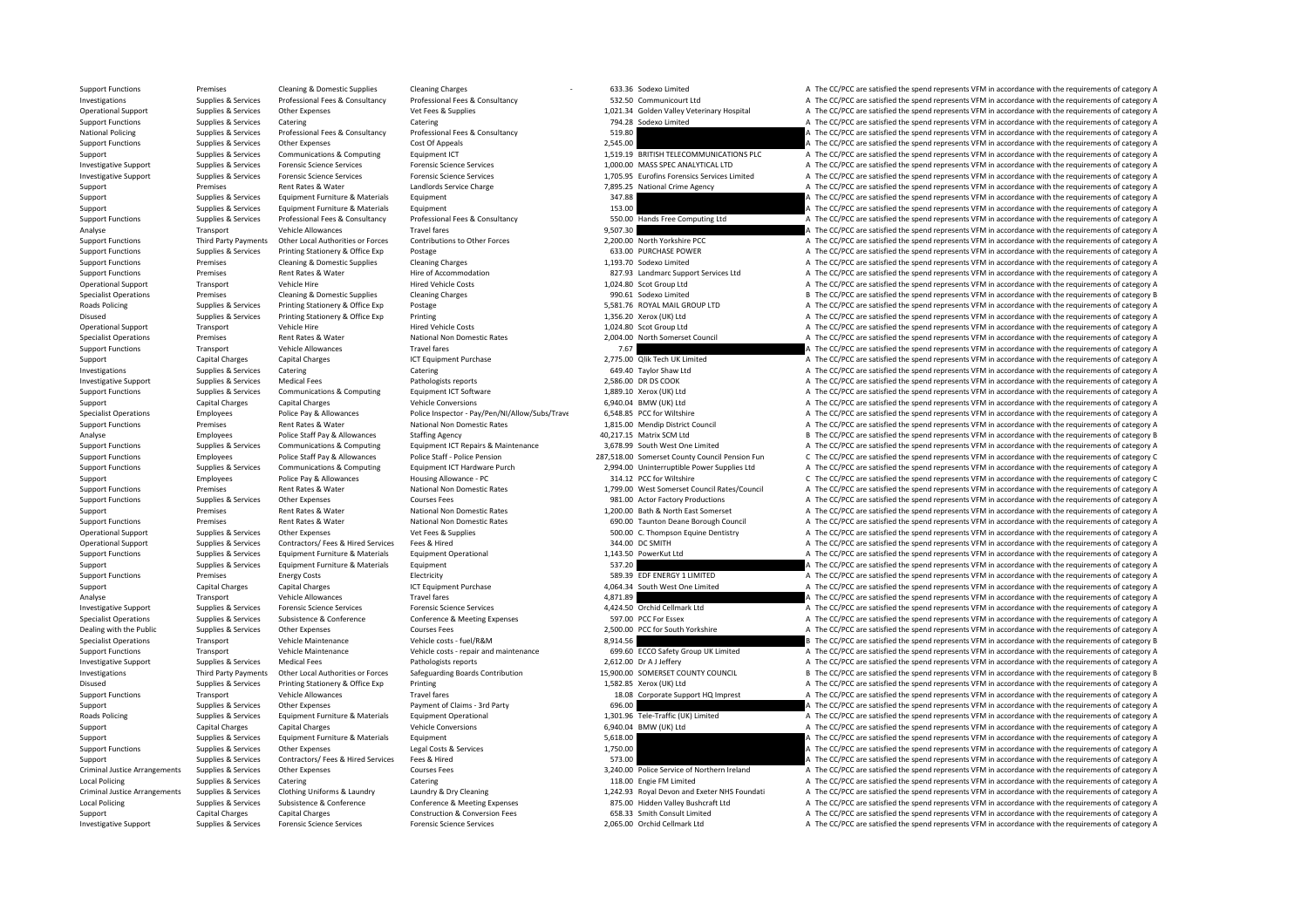PCC Third Party Payments Criminal JusticeCriminal JusticeCriminal Justice**Roads Policing Roads Policing Roads Policing** Roads

Support Functions Premises Cleaning & Domestic Supplies Cleaning Charges Cleaning Charges 14,837.53 Sodexo Limited B The CC/PCC are satisfied the spend represents VFM in accordance with the requirements of category B Support Capital Charges Capital Charges 2,546.82 South West One Limited A The CC/PCC are satisfied the spend represents VFM in accordance with the requirements of category A Support Supplies & Services Contractors/ Fees & Hired Services Fees & Hired Services Fees & Hired Services Fees & Hired 637.50 Prompt Uk Ltd A The CC/PCC are satisfied the spend represents VFM in accordance with the requir Premises Unplanned Repair & Waltenance Responsive Maint - Ext Works 
SUAD BOLOGO THE PAINTING & DECORATING COLTD A The CC/PCC are satisfied the spend represents VFM in accordance with the requirements of category A Network Support Premises Rent Rates & Water National Non Domestic Rates 804.00 South Gloucestershire A The CC/PCC are satisfied the spend represents VFM in accordance with the requirements of category A Support Functions Transport Vehicle Maintenance Vehicle costs ‐ repair and maintenance 4,604.45 SJ Cook & Sons Ltd A The CC/PCC are satisfied the spend represents VFM in accordance with the requirements of category A Investigative Support Support Support Supporters Forensic Science Services Forensic Science Services Forensic Science Services Forensic Science Services Forensic Science Services Forensic Science Services (Services Service Specialist Operations Supplies & Services Other Expenses Licences & Orders Company Specialist A The CC/PCC are satisfied the spend represents VFM in accordance with the requirements of category A Investigative Support Support Support Support Support Support Support Support Support Support Support Support Support Support Support Support Support Support Support Support Support Support Support Support Support Support Payments to Clients Scrants - Voluntary Orgs Same Sa, B Same Sa, B Same Scrange Wiltshire Mental Health B The CC/PCC are satisfied the spend represents VFM in accordance with the requirements of category B Supplies & Services Other Expenses VIPER Managed Services 21,473.00 P & CC for West Yorkshire B The CC/PCC are satisfied the spend represents VFM in accordance with the requirements of category B Investigations Supplies Services Catering Catering Catering Catering Catering Catering Catering Catering Catering Catering Category A The CC/PCC are satisfied the spend represents VFM in accordance with the requirements of Support Functions Premises Energy Costs Electricity Electricity 2,290.24 British Gas Business (Electricity A The CC/PCC are satisfied the spend represents VFM in accordance with the requirements of category A Investigative Support Supplies & Services Forensic Science Services Forensic Science Services Forensic Science Services Forensic Science Services Forensic Science Services and The CC/PCC are satisfied the spend represents Support Functions Supplies & Services Printing Stationery & Office Exp Stationery Stationery 646.20 Office Depot UK Ltd A The CC/PCC are satisfied the spend represents VFM in accordance with the requirements of category A Operational Support Supplies & Services Other Expenses Vet Fees & Supplies Vet Fees A Supplies 1,785.84 B & W Equine Group Ltd A The CC/PCC are satisfied the spend represents VFM in accordance with the requirements of cate Arrangements Supplies & Supplies & Supplies Arrangements of category A The CC/PCC are satisfied the spend represents VFM in accordance with the requirements of category A Supplies & Supplies & Supplies & Supplies & Supplie Support Functions Supplies & Services Communications & Computing Equipment ICT Repairs & Maintenance 73,756.54 IBM (United Kingdom) Ltd C The CC/PCC are satisfied the spend represents VFM in accordance with the requirement Supplies & Services Professional Fees & Consultancy Professional Fees & Consultancy Professional Fees & Consultancy Professional Fees & Consultancy 34.071.56 Specialist Computer Centres B The CC/PCC are satisfied the spend Supplies & Services Equipment Furniture & Materials Equipment Operational 10 7,123.58 Redspeed International Ltd A The CC/PCC are satisfied the spend represents VFM in accordance with the requirements of category A Analyse Employees Police Staff Pay & Allowances Staffing Agency 37,594.23 Matrix SCM Ltd B The CC/PCC are satisfied the spend represents VFM in accordance with the requirements of category B Support Supplies & Services Equipment Surveillance 2,201.00 2,261.00 A The CC/PCC are satisfied the spend represents VFM in accordance with the requirements of category A Support Functions Transport Vehicle Maintenance Vehicle costs ‐ tyres and tubes 905.93 GOODYEAR DUNLOP TYRES UK LTD A The CC/PCC are satisfied the spend represents VFM in accordance with the requirements of category A Support Functions Premises Planned Repair & Maintenance Servicing - Mechanical Plant 8,269.67 Integral UK Ltd A The CC/PCC are satisfied the spend represents VFM in accordance with the requirements of category A The CC/PCC Support Supplies & Services Other Expenses Courses Fees 6,116.00 College of Policing Ltd A The CC/PCC are satisfied the spend represents VFM in accordance with the requirements of category A Investigations Supplies Services Catering Catering Catering Catering Catering Catering Catering Catering Catering Catering Category A The CC/PCC are satisfied the spend represents VFM in accordance with the requirements of Supplies & Services Printing Stationery & Office Exp Stationery 640.20 Pitney Bowes Ltd A The CC/PCC are satisfied the spend represents VFM in accordance with the requirements of category A Support Capital Charges Capital Charges Capital Charges Capital Charges Capital Charges Capital Charges Capital Charges Capital Charges Capital Charges Capital Charges Capital Charges Capital Charges Construction & Convers A The CC/PCC are satisfied the spend represents VFM in accordance with the requirements of category A Support Functions Supplies & Services Catering Catering Catering Catering Catering Catering Catering Catering Catering Catering Catering Catering Catering Catering Catering Catering Catering Catering Catering Catering Cate Support Functions Premises Rent Rates & Water National Non Domestic Rates 7,494.00 Bristol City Council A The CC/PCC are satisfied the spend represents VFM in accordance with the requirements of category A Support Functions Transport Vehicle Maintenance Vehicle costs – repair and maintenance 2,247.41 SJ Cook & Sons Ltd A The CC/PCC are satisfied the spend represents VFM in accordance with the requirements of category A The C Specialist Operations Supplies & Services Communications & Computing Tel Enquiry Service 7,589.00 PCC for Dorset A The CC/PCC are satisfied the spend represents VFM in accordance with the requirements of category A Investigative Support Supplies & Services Medical Fees Pathologists reports Pathologists reports 2,612.00 Dr A J Jeffery A The CC/PCC are satisfied the spend represents VFM in accordance with the requirements of category A Investigations Third Party Payments Other Local Authorities or Forces Contributions to Other Forces 6,075.30 PCC For Essex A The CC/PCC are satisfied the spend represents VFM in accordance with the requirements of category Support Capital Charges Capital Charges Construction & Construction & Conversion Works 141,550.00 DRA Maintenance Ltd C The CC/PCC are satisfied the spend represents VFM in accordance with the requirements of category C Support Functions Premises Rent Rates & Water National Non Domestic Rates 545.00 Mendip District Council A The CC/PCC are satisfied the spend represents VFM in accordance with the requirements of category A Support Functions Supplies & Services Contractors/ Fees & Hired Services Fees & Hired Services Fees & Hired Services Fees & Hired 550.00 Hands Free Computing Ltd A The CC/PCC are satisfied the spend represents VFM in accor Support Premises Rent Rates & Water National Non Domestic Rates 11,290.00 South Gloucestershire B The CC/PCC are satisfied the spend represents VFM in accordance with the requirements of category B Support Capital Charges Capital Charges Capital Charges Additions:Non Enhanc Cn&Wk B&I 4,339.00 DRA Maintenance Ltd A The CC/PCC are satisfied the spend represents VFM in accordance with the requirements of category A The Analyse Capital Financing Capital Financing Capital Financing SMGFB P/L on Sale Supering SMGFB P/L on Sale 30,000.00 TLT SOLICITORS B The CC/PCC are satisfied the spend represents VFM in accordance with the requirements of Support Supplies & Services Equipment Eurniture & Materials Equipment Equipment 2,405.00 2,405.00 A The CC/PCC are satisfied the spend represents VFM in accordance with the requirements of category A The CC/PCC are satisfi Supplies & Services Equipment Furniture & Materials Equipment and Burniture and the Supplies and Cardiac Science Holdings (UK) Ltd A The CC/PCC are satisfied the spend represents VFM in accordance with the requirements of Specialist Operations Supplies & Services Communications & Computing Telephone Calls 859.32 Bristol Airport A The CC/PCC are satisfied the spend represents VFM in accordance with the requirements of category A Support Supplies & Services Communications & Computing Telephone Calls a Telephone Calls 1,341.06 Telefonica UK Limited A The CC/PCC are satisfied the spend represents VFM in accordance with the requirements of category A B The CC/PCC are satisfied the spend represents VFM in accordance with the requirements of category B Support Functions Supplies & Services Communications & Computing Equipment ICT Repairs & Maintenance 112,924.23 South West One Limited C The CC/PCC are satisfied the spend represents VFM in accordance with the requirements Support Supplies & Services Other Expenses Legal Fees 3rd Party 8,200.00 and a Support A The CC/PCC are satisfied the spend represents VFM in accordance with the requirements of category A The Critical A The Critical A The Support Functions Support Cleaning Premises Cleaning Cleaning Cleaning Cleaning Charges 9,387.99 Sodexo Limited A The CC/PCC are satisfied the spend represents VFM in accordance with the requirements of category A The CC/P Support Functions Employees Police Staff Pay & Allowances Staffing Agency 4,835.50 Securitas Security Services (UK) Lt A The CC/PCC are satisfied the spend represents VFM in accordance with the requirements of category A Operational Support Supplies & Services Other Expenses Horses Farrier Costs 625.00 A H Ball A The CC/PCC are satisfied the spend represents VFM in accordance with the requirements of category A Support Functions Premises Energy Costs Electricity Electricity Electricity (2,370.53 EDF ENERGY 1 LIMITED A The CC/PCC are satisfied the spend represents VFM in accordance with the requirements of category A The CC/PCC ar Support Functions Premises Planned Repair & Maintenance Servicing Agreements 2,646.80 PHS Group Ltd A The CC/PCC are satisfied the spend represents VFM in accordance with the requirements of category A Third Party Payments Other Local Authorities or Forces Contributions to Other Forces 76,000.00 PCC for Devon & Cornwall C The CC/PCC are satisfied the spend represents VFM in accordance with the requirements of category C Support Functions Premises Rent Rates Rulater National Non Domestic Rates 511.00 South Somerset District Council A The CC/PCC are satisfied the spend represents VFM in accordance with the requirements of category A Analyse Transport Vehicle Allowances Vehicle mileage allowance 20,978.72 20,978.72 B The CC/PCC are satisfied the spend represents VFM in accordance with the requirements of category B<br>Support Functions Premises Fine of Ca Support Functions Premises Energy Costs Functions Electricity and the Electricity 2,334.57 EDF ENERGY 1 LIMITED A The CC/PCC are satisfied the spend represents VFM in accordance with the requirements of category A Investigative Support Supplies & Services Forensic Science Services Forensic Science Services Protensic Science Services Protensic Science Services A The CC/PCC are satisfied the spend represents VFM in accordance with the Support Functions Transport Vehicle Hire Hire Hired Vehicle Costs Hired Vehicle Costs and Hired Vehicle Costs 1,395.00 COUNTY CARS A The CC/PCC are satisfied the spend represents VFM in accordance with the requirements of Support Supplies & Services Grants & Subscriptions Subscriptions Subscriptions Subscriptions and the spend of the spency A The CC/PCC are satisfied the spend represents VFM in accordance with the requirements of category A Support Functions Supplies & Services Communications & Computing Equipment ICT Repairs & Maintenance 2,419.00 Basware Holdings Limited A The CC/PCC are satisfied the spend represents VFM in accordance with the requirements Transport Vehicle Workshops/Maintenance Vehicle recovery 997.00 AA Business Services A The CC/PCC are satisfied the spend represents VFM in accordance with the requirements of category A The COPC are satisfied the spend re Support Functions Supplies & Services Printing Stationery & Office Exp Postage Prostage 685.72 NEOPOST FINANCE LIMITED A The CC/PCC are satisfied the spend represents VFM in accordance with the requirements of category A T Premises Energy Costs Electricity Electricity and the Specialist Operations Premises and the Specialist of category A The CC/PCC are satisfied the spend represents VFM in accordance with the requirements of category A Suppoirs Supplies & Services Communications & Computing Telephone Calls 1,350.40 Telefonica UK Limited A The CC/PCC are satisfied the spend represents VFM in accordance with the requirements of category A Specialist Operations Supplies & Services Equipment Eurniture & Materials Equipment Equipment Equipment Equipment 1,186.00 Ecosystem Ltd A The CC/PCC are satisfied the spend represents VFM in accordance with the requiremen Supplies & Services Communications & Computing Fouture Fouture Fouture Consumables and the Services Communications & Computing Fouture Fouture Fouture Fouture (CONSC) are caligned the Service of category A The CC/PCC are s Specialist Operations Premises Rent Rates & Water National Non Domestic Rates 1,476.00 North Somerset Council A The CC/PCC are satisfied the spend represents VFM in accordance with the requirements of category A Support Employees Police Overtime Police PC - Overtime Police PC - Overtime 2,923.98 PCC for Wiltshire C The CC/PCC are satisfied the spend represents VFM in accordance with the requirements of category C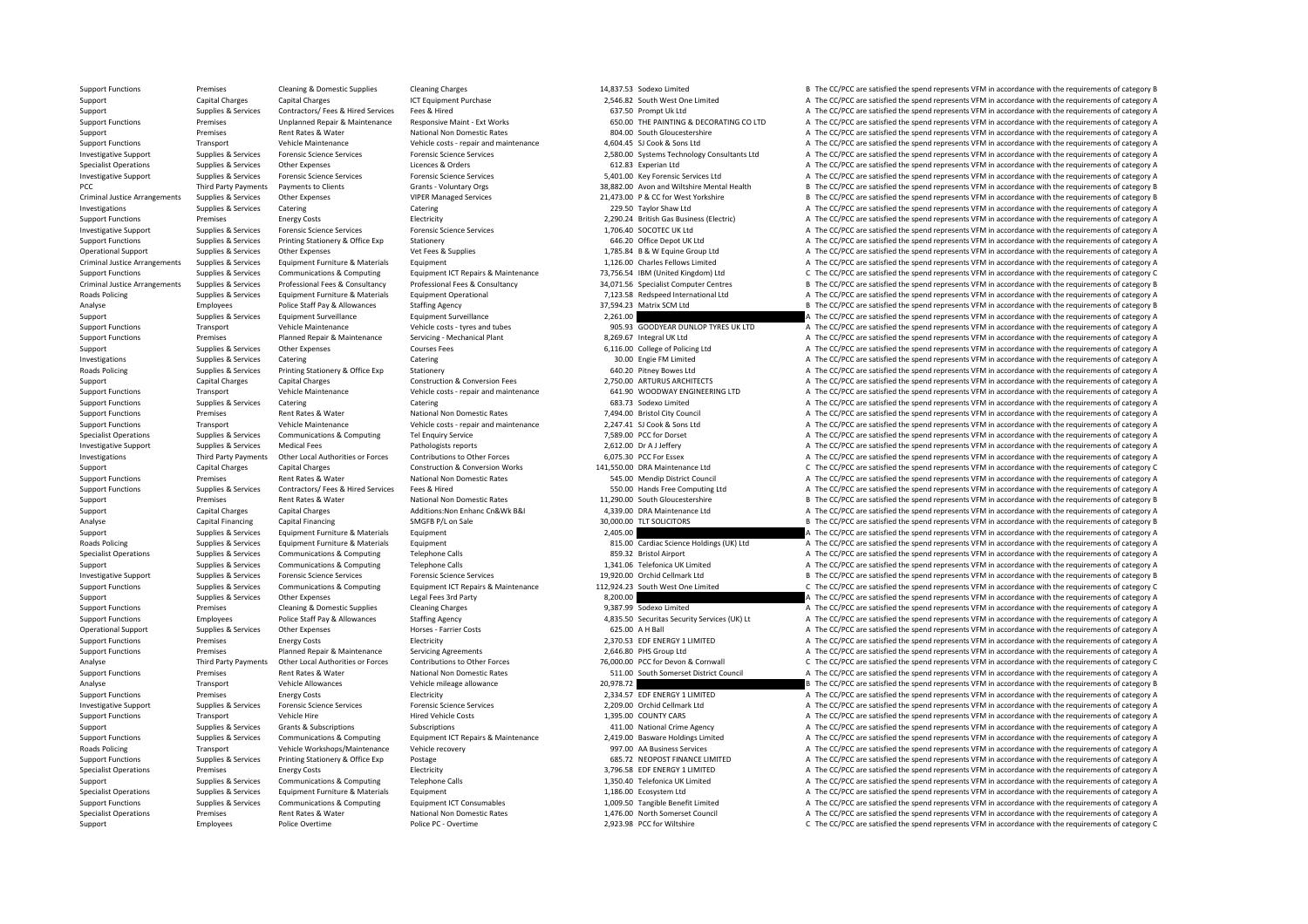**Roads Policing** Roads Policing Local Policing PCC Third Party Payments **PCC** Third Party Payments LocalPCC Third Party Payments Criminal Justice

**Third Party Payments** 

Operational Support Supplies & Services Other Expenses Vet Fees & Supplies Vet Fees & Supplies 649.28 Golden Valley Veterinary Hospital A The CC/PCC are satisfied the spend represents VFM in accordance with the requirement Support Functions Supplies & Services Other Expenses Legal Costs & Services 651.00 651.00 A The CC/PCC are satisfied the spend represents VFM in accordance with the requirements of category A Specialist Operations Supplies & Services Communications & Computing Telephone Calls 717.50 Vodafone A The CC/PCC are satisfied the spend represents VFM in accordance with the requirements of category A The Criminalist Cat Support Supplies Supplies & Services Equipment Eurniture & Materials Equipment Equipment Equipment Equipment equipment and the Support of the Support of the CC/PCC are satisfied the spend represents VFM in accordance with Premises Rent Rates & Water National Non Domestic Rates ST6.00 Bristol City Council A The CC/PCC are satisfied the spend represents VFM in accordance with the requirements of category A Support Premises Cleaning & Domestic Supplies Cleaning Charges Cleaning Charges Cleaning Charges 304.73 Sodexo Limited A The CC/PCC are satisfied the spend represents VFM in accordance with the requirements of category A Specialist Operations Transport Vehicle Maintenance Vehicle costs ‐ repair and maintenance 835.13 PCC for Devon & Cornwall A The CC/PCC are satisfied the spend represents VFM in accordance with the requirements of category Policing Supplies & Services Catering Catering 18.00 Engie FM Limited A The CC/PCC are satisfied the spend represents VFM in accordance with the requirements of category A Support Premises Cleaning & Domestic Supplies Cleaning Charges Cleaning Charges Cleaning Charges Cleaning Charges Cleaning Charges Cleaning Charges Cleaning Charges Cleaning Charges Cleaning Charges 9,234.60 Sodexo Limited Support Supplies & Services Communications & Computing Equipment ICT equipment ICT equipment ICT Equipment Purchase and the Support are satisfied the spend represents VFM in accordance with the requirements of category A T Support Capital Charges Capital Charges ICT Equipment Purchase 760,617.18 South West One Limited C The CC/PCC are satisfied the spend represents VFM in accordance with the requirements of category C Intervents VFM in accor Support Functions Premises Fuergy Costs Support Functions Electricity 3,509.58 EDF ENERGY 1 LIMITED A The CC/PCC are satisfied the spend represents VFM in accordance with the requirements of category A Supplies & Services Printing Stationery & Office Exp Postage exponents are a manufactured and the Stategory A The CC/PCC are satisfied the spend represents VFM in accordance with the requirements of category A Specialist Operations Supplies & Services Communications & Computing Equipment ICT Repairs & Maintenance 949.96 949.96 A The CC/PCC are satisfied the spend represents VFM in accordance with the requirements of category A T Specialist Operations Premises Energy Costs Electricity Electricity and Electricity and the spend a The CC/PCC are satisfied the spend represents VFM in accordance with the requirements of category A Support Functions Supplies & Services Other Expenses Courses Fees Courses Fees 1,306.25 PDP Conferences A The CC/PCC are satisfied the spend represents VFM in accordance with the requirements of category A Support Capital Charges Capital Charges Construction & Construction & Conversion Works 1,695.38 N & S Flooring (Bristol) Ltd A The CC/PCC are satisfied the spend represents VFM in accordance with the requirements of catego Investigations Supplies & Services Professional Fees & Consultancy Professional Fees & Consultancy 655.30 Communicourt Ltd A The CC/PCC are satisfied the spend represents VFM in accordance with the requirements of category Specialist Operations Supplies & Services Grants & Subscriptions Subscriptions Subscriptions Subscriptions 137.00 National Crime Agency A The CC/PCC are satisfied the spend represents VFM in accordance with the requirement Third Party Payments Payments to Clients Grants - Voluntary Orgs 56,131.70 SOMERSET COUNTY COUNCIL C The CC/PCC are satisfied the spend represents VFM in accordance with the requirements of category C Investigative Support Support Support Support Support Support Support Support Support Support Support Support Support Support Support Support Support Support Support Support Support Support Support Support Support Support Specialist Operations Premises Energy Costs Finance Electricity Finance and the Electricity and the Energy Costs Electricity and the Energy Costs Electricity and the Energy Costs Electricity and the Energy Costs Electricit Support Functions Transport Vehicle Maintenance Vehicle costs – fuel vehicle costs – fuel 33,098.83 Arval UK Ltd B The CC/PCC are satisfied the spend represents VFM in accordance with the requirements of category B Specialist Operations Premises Cleaning & Domestic Supplies Cleaning Charges Cleaning Charges Cleaning Charges Charges Coleaning Charges 1,023.30 Sodexo Limited B The CC/PCC are satisfied the spend represents VFM in accord A The CC/PCC are satisfied the spend represents VFM in accordance with the requirements of category A Analyse Transport Vehicle Allowances Travel fares Travel fares and the CORC are satisfied the spend represents VFM in accordance with the requirements of category A Support Functions Premises Planned Repair & Maintenance Planned Maint ‐ Roof repairs 1,114.66 DRA Maintenance Ltd A The CC/PCC are satisfied the spend represents VFM in accordance with the requirements of category A Support Employees Indirect Employee Expenses Refunds - Contributions and the Support Employee Expenses Refunds - Contributions 5,535.78 Contributions and the CC/PCC are satisfied the spend represents VFM in accordance with A The CC/PCC are satisfied the spend represents VFM in accordance with the requirements of category A Support Capital Charges Capital Charges Construction & Conversion Works 1,466.25 Sodexo Limited A The CC/PCC are satisfied the spend represents VFM in accordance with the requirements of category A Support Functions Transport Vehicle Maintenance Vehicle costs ‐ repair and maintenance 616.67 BMW (UK) Ltd A The CC/PCC are satisfied the spend represents VFM in accordance with the requirements of category A Investigative Support Supplies & Services Forensic Science Services Forensic Science Services Forensic Science Services Forensic Science Services Forensic Science Services and a management Support and the CC/PCC are satisf A The CC/PCC are satisfied the spend represents VFM in accordance with the requirements of category A Support Functions Premises Premises Energy Costs Electricity Electricity Electricity Electricity 590.92 EDF ENERGY 1 LIMITED A The CC/PCC are satisfied the spend represents VFM in accordance with the requirements of catego Payments to Clients Grants - Voluntary Orgs Grants Crants Crants Crants Crants and the Stategory A The CC/PCC are satisfied the spend represents VFM in accordance with the requirements of category A Payments to Clients Grants - Voluntary Orgs 16,215.00 Next Link B The CC/PCC are satisfied the spend represents VFM in accordance with the requirements of category B PCC Supplies & Services Grants & Subscriptions Subscriptions Subscriptions Subscriptions Subscriptions 1,000.00 Assoc of PCC Executives A The CC/PCC are satisfied the spend represents VFM in accordance with the requirement Support Functions Premises Energy Costs Electricity Electricity energy Electricity Bases Energy Costs Electricity Bases Energy A The CC/PCC are satisfied the spend represents VFM in accordance with the requirements of cate Support Capital Charges Capital Charges Vehicle Conversions 6,940.04 BMW (UK) Ltd A The CC/PCC are satisfied the spend represents VFM in accordance with the requirements of category A Support Functions Transport Vehicle Workshops/Maintenance Vehicle Workshop vehicle Workshop Vehicle Workshop Vehicle Workshop Vehicle Workshop Vehicle Workshop Vehicle Workshop Vehicle Costs fuel and the spend UPS and A Th Support Functions Transport Vehicle Maintenance Vehicle costs – fuel vehicle costs – fuel out of the C21.50 Arval UK Ltd A The CC/PCC are satisfied the spend represents VFM in accordance with the requirements of category A Specialist Operations Control of the CC/PCC are satisfied the spend represents VFM in accordance with the requirements of category A The CC/PCC are satisfied the spend represents VFM in accordance with the requirements of Support Transport Vehicle Maintenance Vehicle costs ‐ repair and maintenance 1,819.34 SL Cook & Sons Ltd A The CC/PCC are satisfied the spend represents VFM in accordance with the requirements of category A Support Functions Transport Vehicle Maintenance Vehicle costs ‐ repair and maintenance 1,286.93 SJ Cook & Sons Ltd A The CC/PCC are satisfied the spend represents VFM in accordance with the requirements of category A Support Functions Transport Vehicle Maintenance Vehicle costs ‐ repair and maintenance 3,320.01 SJ Cook & Sons Ltd A The CC/PCC are satisfied the spend represents VFM in accordance with the requirements of category A The C Premises Rent Rates & Water National Non Domestic Rates 12,177.00 South Somerset District Council B The CC/PCC are satisfied the spend represents VFM in accordance with the requirements of category B Supplies & Services Communications & Computing Equipment ICT Repairs & Maintenance 25,887.00 VIRGIN MEDIA PAYMENTS LTD B The CC/PCC are satisfied the spend represents VFM in accordance with the requirements of category B Support Functions Premises Rent Rates & Water Hire of Accommodation Hire of Accommodation 749.00 Landmarc Support Services Ltd A The CC/PCC are satisfied the spend represents VFM in accordance with the requirements of cate Analyse Transport Vehicle Allowances Vehicle mileage allowance  $\mathbb{R}^n$  are allowance  $\mathbb{R}^n$  are set and the spend of category A The CC/PCC are satisfied the spend represents VFM in accordance with the requirements o Specialist Operations Premises Rent Rates & Water Rents 1,320.00 Bristol Airport A The CC/PCC are satisfied the spend represents VFM in accordance with the requirements of category A Payments to Clients Grants - Voluntary Orgs 12,053.25 The Green House B The CC/PCC are satisfied the spend represents VFM in accordance with the requirements of category B Specialist Operations Supplies & Services Subsistence Support Hospitality Hospitality Specialist Support HQ Imprest A The CC/PCC are satisfied the spend represents VFM in accordance with the requirements of category A Theo Support Premises Rent Rates & Water National Non Domestic Rates 1,392.00 Bath & North East Somerset A The CC/PCC are satisfied the spend represents VFM in accordance with the requirements of category A Support Functions Supplies & Services Communications & Computing Equipment ICT Repairs & Maintenance 22,698.00 Softcat Limited B The CC/PCC are satisfied the spend represents VFM in accordance with the requirements of cate Support Functions Premises Cleaning & Domestic Supplies Cleaning Charges Cleaning Charges Cleaning Charges 15,109.76 Sodexo Limited B The CC/PCC are satisfied the spend represents VFM in accordance with the requirements of Support Functions Supplies & Services Professional Fees & Consultancy Professional Fees & Consultancy Professional Fees & Consultancy Professional Fees & Consultancy 1,825.00 Xerox (UK) Ltd A The CC/PCC are satisfied the s Support Functions Supplies & Services Printing Stationery & Office Exp Postage exp Postage 4,200.00 Neopost Ltd A The CC/PCC are satisfied the spend represents VFM in accordance with the requirements of category A Support Supplies & Services Catering Catering Catering Catering Catering Catering 292.56 Corporate Support HQ Imprest A The CC/PCC are satisfied the spend represents VFM in accordance with the requirements of category A Support Functions Premises Planned Repair & Maintenance Security Support A The SECUREDOR SERVICES A The CC/PCC are satisfied the spend represents VFM in accordance with the requirements of category A The Criteria and the S Supplies & Services Other Expenses Visits & Activities Visits Activities 660.00 Off The Record A The CC/PCC are satisfied the spend represents VFM in accordance with the requirements of category A Investigative Support Supplies & Services Forensic Science Services Forensic Science Services Forensic Science Services Forensic Science Services Forensic Science Services Forensic Science Services Forensic Science Service Support Capital Charges Capital Charges Construction & Conversion Works 1,880.00 BOF Group Ltd A The CC/PCC are satisfied the spend represents VFM in accordance with the requirements of category A Operational Support Supplies & Services Other Expenses Vet Fees & Supplies Vet Frees & Supplies Supplies Support Support Support Support Support Support Support Support Support Support Operation of the Support of the Suppo Support Functions Premises Rent Rates & Water National Non Domestic Rates 6,951.00 Bristol City Council A The CC/PCC are satisfied the spend represents VFM in accordance with the requirements of category A Other Local Authorities or Forces Charges - Financial Services 50000 BSM Risk Assurance Services LLP A The CC/PCC are satisfied the spend represents VFM in accordance with the requirements of category A Supplies & Services Other Expenses Remand costs Remand costs 1,180.91 Bidfood A The CC/PCC are satisfied the spend represents VFM in accordance with the requirements of category A Support Supplies & Services Catering Catering Catering Catering Catering Catering Catering Catering Catering Category A The CC/PCC are satisfied the spend represents VFM in accordance with the requirements of category A Support Supplies & Services Equipment Furniture & Materials Equipment Equipment 3,650.00 3,650.00 A The CC/PCC are satisfied the spend represents VFM in accordance with the requirements of category A Support Functions Employees Police Staff Pay & Allowances Staffing Agency 521.10 Adecco UK Ltd A The CC/PCC are satisfied the spend represents VFM in accordance with the requirements of category A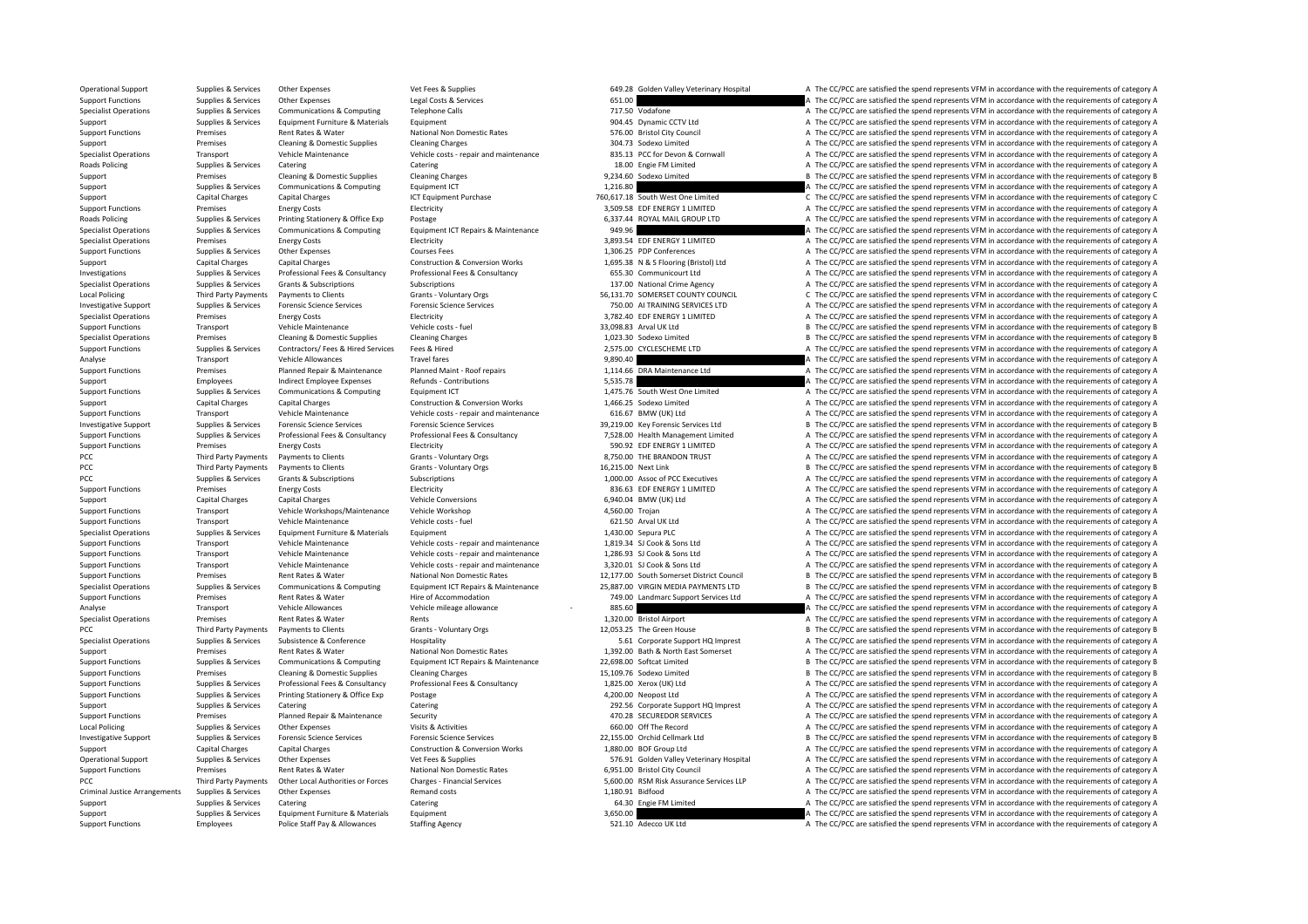**Roads Policing** Criminal JusticeLocal Policing Criminal Justice**Roads Policing** Criminal Justice**PCC Third Party Payments** Criminal JusticeCriminal JusticeCriminal Justice

Support Functions Premises Rent Rates & Water National Non Domestic Rates 18,981.00 North Somerset Council B The CC/PCC are satisfied the spend represents VFM in accordance with the requirements of category B Support Functions Premises Energy Costs Electricity Electricity A0,292.11 EDF ENERGY 1 LIMITED B The CC/PCC are satisfied the spend represents VFM in accordance with the requirements of category B Supplies & Services Communications & Computing Equipment ICT Software 3,992.00 C3IA SOLUTIONS LIMITED A The CC/PCC are satisfied the spend represents VFM in accordance with the requirements of category A The CC/PCC are sat Policing Supplies & Services Communications & Computing Equipment ICT Software 693.00 Northgate Public Services (UK) Ltd A The CC/PCC are satisfied the spend represents VFM in accordance with the requirements of category A Support Functions Supplies A The CC/PCC are satisfied the spend represents VFM in accordance with the requirements of category A Support Functions Supplies & Services Equipment Furniture & Materials Equipment Operational example and the sectional 661.10 Riflecraft Ltd A The CC/PCC are satisfied the spend represents VFM in accordance with the require Analyse Supplies & Services Insurance Insurance General Insurance General A The CC/PCC are satisfied the spend represents VFM in accordance with the requirements of category A Specialist Operations Premises Rent Rates & Water Rents Rents Rents and Rents 1,320.00 Bristol Airport A The CC/PCC are satisfied the spend represents VFM in accordance with the requirements of category A Support Functions Premises Energy Costs Electricity Electricity and the Sample and the Sample and the Sample of the CC/PCC are satisfied the spend represents VFM in accordance with the requirements of category A Support Employees Police Pay & Allowances Police Inspector - Pay/Pen/NI 5,765.27 PCC for Wiltshire C The CC/PCC are satisfied the spend represents VFM in accordance with the requirements of category C Support Premises Rent Rates & Water Landlords Service Charge 2,216.00 Workman LLP A The CC/PCC are satisfied the spend represents VFM in accordance with the requirements of category A The Critics And a The Critics And a Th Support Functions Premises Rent Rates & Water National Non Domestic Rates 1,080.00 Mendin District Council A The CC/PCC are satisfied the spend represents VFM in accordance with the requirements of category A Supplies & Services Clothing Uniforms & Laundry Laundry & Dry Cleaning 1.263.60 Royal Devon and Exeter NHS Foundati A The CC/PCC are satisfied the spend represents VFM in accordance with the requirements of category A Supplies & Services Professional Fees & Consultancy Professional Fees & Consultancy Professional Fees & Consultancy Professional Fees & Consultancy Professional Fees & Consultancy Consultancy 2,227.60 South West One Limite Support Employees Police Pay & Allowances Police Inspector - Pay/Pen/NI 6,323.72 PCC for Wiltshire C The CC/PCC are satisfied the spend represents VFM in accordance with the requirements of category C Support Functions Supplies & Services Subsistence & Conference Conference Conference A Meeting Expenses 2,248.75 Bailbrook House Hotel Ltd A The CC/PCC are satisfied the spend represents VFM in accordance with the requirem Operational Support Supplies & Services Contractors/ Fees & Hired Services Fees & Hired A The CONTH A The CC/PCC are satisfied the spend represents VFM in accordance with the requirements of category A Support Functions Premises Rent Rates & Water National Non Domestic Rates 1,476.00 South Gloucestershire A The CC/PCC are satisfied the spend represents VFM in accordance with the requirements of category A Support Support Supporters Other Expenses Legal Fees 3rd Party 18,750.00 B The CC/PCC are satisfied the spend represents VFM in accordance with the requirements of category B Support Functions Supplies & Services Printing Stationery & Office Exp Stationery Stationery 552.64 Office Depot UK Ltd A The CC/PCC are satisfied the spend represents VFM in accordance with the requirements of category A Support Premises Rent Rates & Water Premises Premises Premises Premises Premises Premises Premises Premises Premises Premises Premises Premises Premises Premises Premises Premises Premises Premises Premises Premises Premis Support Capital Charges Capital Charges ICT Equipment Purchase 45.55 South West One Limited A The CC/PCC are satisfied the spend represents VFM in accordance with the requirements of category A Investigative Support Support Support Support Support Support Support Support Support Support Support Support Support Support Support Support Support Support Support Support Support Support Support Support Support Support Supplies & Services Communications & Computing Equipment ICT Hardware Purch 3,574.08 Tangible Benefit Limited A The CC/PCC are satisfied the spend represents VFM in accordance with the requirements of category A Support Fu A The CC/PCC are satisfied the spend represents VFM in accordance with the requirements of category A Support Functions Premises Cleaning & Domestic Supplies Cleaning Charges 21,756.75 Sodexo Limited B The CC/PCC are satisfied the spend represents VFM in accordance with the requirements of category B Support Capital Charges Capital Charges Capital Charges ICT Equipment Purchase 205,000,00 Vodafone Corporate Limited C The CC/PCC are satisfied the spend represents VFM in accordance with the requirements of category C Arrangements Supplies Arrangements Supplies Arrangements Supplies & Supplies Arrangements Supplies and the Supplies A The CC/PCC are satisfied the spend represents VFM in accordance with the requirements of category A The Virtual Departments of the CONSIDENT CONTENT OF THE CONSIDENT OF THE COLOR CONTENT OF THE COLOR CONTENT OF THE COLOR CONTENT OF THE COLOR CONTENTS OF CHEROLEY OF THE COLOR CONTENTS OF CALCED PRESSURE OF THE COLOR CONTENTS Support Functions Supplies & Services Printing Stationery & Office Exp Postage 784.34 PURCHASE POWER 784.34 PURCHASE POWER A The CC/PCC are satisfied the spend represents VFM in accordance with the requirements of category Operational Support Premises Planned Repair & Maintenance Grounds Maintenance South Message Services South West Ltd A The CC/PCC are satisfied the spend represents VFM in accordance with the requirements of category A Specialist Operations Supplies & Services Communications & Computing Equipment ICT equipment ICT equipment ICT 132.06 132.06 132.06 B The CC/PCC are satisfied the spend represents VFM in accordance with the requirements of Support Capital Charges Capital Charges Capital Charges ICT Equipment Purchase 20,711.42 South West One Limited B The CC/PCC are satisfied the spend represents VFM in accordance with the requirements of category B Support Functions Supplies & Services Other Expenses Legal Costs & Services 1,339.00 A The CC/PCC are satisfied the spend represents VFM in accordance with the requirements of category A Policing Supplies & Services Contractors/ Fees & Hired Services Fees & Hired 560.00 A The CC/PCC are satisfied the spend represents VFM in accordance with the requirements of category A Analyse Employees Police Staff Pay & Allowances Staffing Agency 32,856.64 Matrix SCM Ltd B The CC/PCC are satisfied the spend represents VFM in accordance with the requirements of category B Support Functions Supplies & Services Other Expenses Cost Of Appeals Cost Of Appeals 40,000.00 B The CC/PCC are satisfied the spend represents VFM in accordance with the requirements of category B Support Functions Premises Rent Rates & Water National Non Domestic Rates 2,835.00 South Gloucestershire A The CC/PCC are satisfied the spend represents VFM in accordance with the requirements of category A The Criteria an Support Functions Premises Cleaning & Domestic Supplies Cleaning Charges 33,683.27 Sodexo Limited B The CC/PCC are satisfied the spend represents VFM in accordance with the requirements of category B Support Supplies & Services Professional Fees & Consultancy Professional Fees & Consultancy 892.50 Ridge & Partners LLP A The CC/PCC are satisfied the spend represents VFM in accordance with the requirements of category A PCC PCC Supplies Fees Articles Contractors/ Fees & Hired Services Fees & Hired 924.00 SOMERSET COMMUNITY FOUNDATION A The CC/PCC are satisfied the spend represents VFM in accordance with the requirements of category A<br>Supp Electricity Electricity Electricity and the support of the CC/PCC are satisfied the spend represents VFM in accordance with the requirements of category A<br>Support Functions A The CC/PCC are satisfied the spend represents V Operational Supplers & Services Supplers Requirement Supplers (Services Caudioment Furniture & Materials Foujoment Operational 1996) 7.735.81 Northern Diver International Ltd A The CC/PCC are satisfied the spend represents Supplies & Services Clothing Uniforms & Laundry Laundry & Dry Cleaning Laundry & Dry Cleaning Laundry & Dry Cleaning Laundry A The CC/PCC are satisfied the spend represents VFM in accordance with the requirements of catego Support Supplies & Services Other Expenses Legal Fees 3rd Party Legal Fees 3rd Party Support Support A The CC/PCC are satisfied the spend represents VFM in accordance with the requirements of category A The Support Functio Employees Police Staff Pay & Allowances Staffing Agency 735.75 Hays Specialist Recruitment Ltd A The CC/PCC are satisfied the spend represents VFM in accordance with the requirements of category A Support Functions Premises Rent Rates & Water National Non Domestic Rates 70,499.00 North Somerset Council C The CC/PCC are satisfied the spend represents VFM in accordance with the requirements of category C Support Supplies & Services Communications & Computing Equipment ICT Equipment ICT 14,206.09 BRITISH TELECOMMUNICATIONS PLC B The CC/PCC are satisfied the spend represents VFM in accordance with the requirements of categor Payments to Clients Grants Crants Voluntary Orgs 3,365.50 SOMERSET COUNCIL A The CC/PC are satisfied the spend represents VFM in accordance with the requirements of category A Disused Supplies & Services Printing Stationery & Office Exp Reprographics Reprographics 1,265.76 XEROX FINANCE LTD A The CC/PCC are satisfied the spend represents VFM in accordance with the requirements of category A Support Functions Premises Rent Rates Rulater National Non Domestic Rates 1,776.00 Bath & North East Somerset A The CC/PCC are satisfied the spend represents VFM in accordance with the requirements of category A Specialist Operations Premises Energy Costs Electricity Electricity Electricity and the spend in the CC/PCC are satisfied the spend represents VFM in accordance with the requirements of category A The CC/PCC are satisfied Investigative Support Support Support Support Science Services Forensic Science Services Forensic Science Services 1,868.30 SOCOTEC UK Ltd A The CC/PCC are satisfied the spend represents VFM in accordance with the requirem Supplies & Services Professional Fees & Consultancy Professional Fees & Consultancy Professional Fees & Consultancy Consultancy and B.480.00 Qlik Tech UK Limited A The CC/PCC are satisfied the spend represents VFM in accor Operational Support Supplies & Services Other Expenses Helicopter charge Helicopter charge 343,756.00 P & CC for West Yorkshire C The CC/PCC are satisfied the spend represents VFM in accordance with the requirements of cat Support Functions Supplies & Services Communications & Computing Telephone Calls 13,034.53 Vodafone a Description B The CC/PCC are satisfied the spend represents VFM in accordance with the requirements of category B Specialist Operations Supplies & Services Equipment Furniture & Materials Foujoment 9.00 9.00 B The CC/PCC are satisfied the spend represents VFM in accordance with the requirements of category B Supplies & Services Clothing Uniforms & Laundry Laundry & Dry Cleaning Laundry & Dry Cleaning Laundry & Dry Cleaning Laundry A The CC/PCC are satisfied the spend represents VFM in accordance with the requirements of catego Support Functions Supplies & Services Catering Catering Catering Catering Catering Catering Catering Catering Catering Catering Catering S58.44 Sodexo Limited A The CC/PCC are satisfied the spend represents VFM in accordan Support Functions Premises Rent Rates & Water National Non Domestic Rates 10,846.00 Taunton Deane Borough Council B The CC/PCC are satisfied the spend represents VFM in accordance with the requirements of category B Support Functions Supplies & Services Printing Stationery & Office Exp Postage 787.00 ROYAL MAIL GROUP LTD A The CC/PCC are satisfied the spend represents VFM in accordance with the requirements of category A Arrangements Supplies & Services Medical Fees Doctors - charges for statements A The CC/PCC are satisfied the spend represents VFM in accordance with the requirements of category A Support Functions Third Party Payments Other Local Authorities or Forces Contributions to Other Forces 7.500.00 PCC for Devon & Comwall A The CC/PCC are satisfied the spend represents VFM in accordance with the requirement Analyse Supplies & Services Catering Catering Catering Catering 33.75 Taylor Shaw Ltd A The CC/PCC are satisfied the spend represents VFM in accordance with the requirements of category A Supplies & Services Printing Stationery & Office Exp Advertising (not recruitment) 1,000.00 Tobacco Factory Theatre Arts Trust A The CC/PCC are satisfied the spend represents VFM in accordance with the requirements of cate Support Functions Transport Vehicle Maintenance Vehicle costs ‐ repair and maintenance 728.50 SJ Cook & Sons Ltd A The CC/PCC are satisfied the spend represents VFM in accordance with the requirements of category A The Cri Premises Energy Costs Electricity Electricity and Electricity 6,315.54 EDF ENERGY 1 LIMITED A The CC/PCC are satisfied the spend represents VFM in accordance with the requirements of category A Support Supplies & Services Communications & Computing Equipment ICT Hardware Purch 3,647.54 INSIGHT DIRECT (UK) LTD A The CC/PCC are satisfied the spend represents VFM in accordance with the requirements of category A Support Functions Premises Planned Repair & Maintenance Servicing - Lifts 1,448.98 Jackson Lift Services Ltd A The CC/PCC are satisfied the spend represents VFM in accordance with the requirements of category A